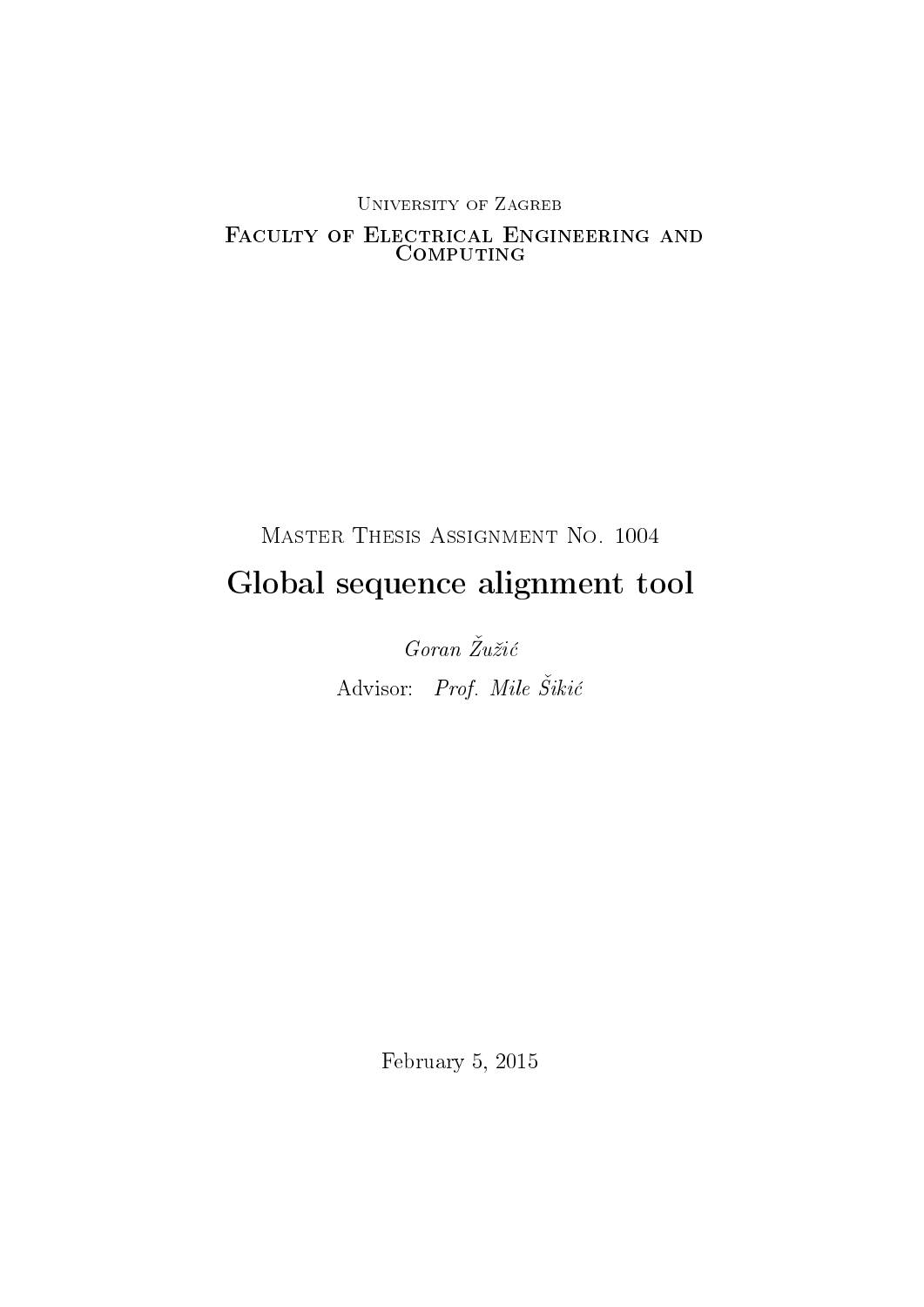# Acknowledgements

Before anything else I would like to thank my thesis advisor Mile Šikić for his exceptional communication skills, positive attitude, enthusiasm and patience he has shown me. Furthermore, I would like to thank Filip Paveti¢ for numerous fruitful discussions that enabled me to refine my ideas.

Parts of the source code for this thesis were developed in collaboration with Filip Pavetić for previous projects and under the mentorship of Mile Šikić. Some of the material in this thesis has been taken from a paper authored by Filip Pavetić, Mile Šikić and me (see [\[1\]](#page-27-0)).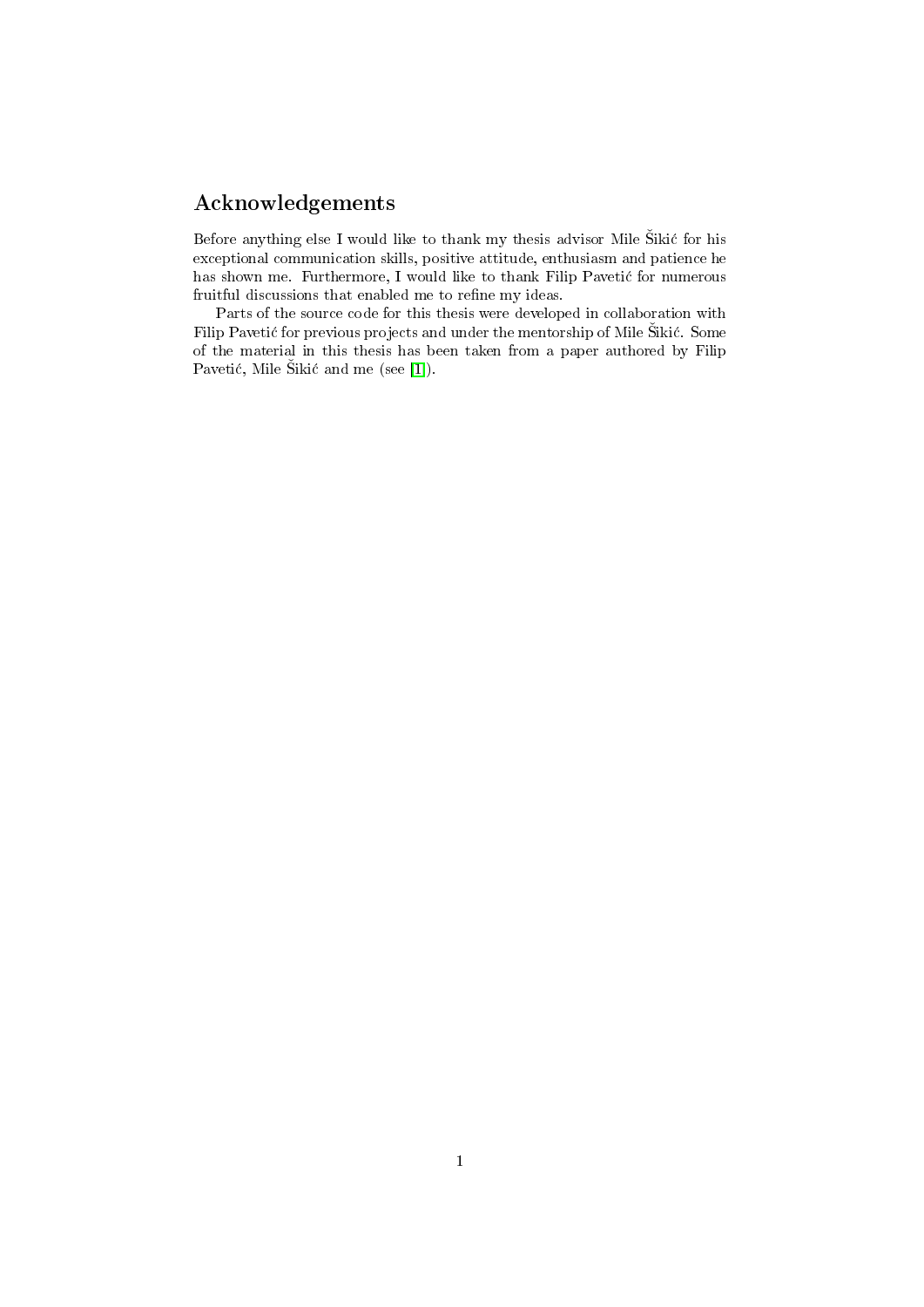# Contents

| $\mathbf{1}$ | Introduction                                                                                                                                                                                                                          |                     |  |  |  |
|--------------|---------------------------------------------------------------------------------------------------------------------------------------------------------------------------------------------------------------------------------------|---------------------|--|--|--|
| $\mathbf{2}$ | <b>Biological Primer</b>                                                                                                                                                                                                              | $\overline{\bf{4}}$ |  |  |  |
|              | The discovery and structure of a cell<br>2.1                                                                                                                                                                                          | 4                   |  |  |  |
|              | $2.2\,$                                                                                                                                                                                                                               | 4                   |  |  |  |
|              | 23                                                                                                                                                                                                                                    | 5                   |  |  |  |
|              | 2.4<br>From chromosomes to proteins and and and and annual service of the service of the service of the service of the service of the service of the service of the service of the service of the service of the service of the servi | 5                   |  |  |  |
|              | 2.5<br>Proteins and how they are made in the substitution of the protein state of the proton of the proton of the proton of the proton of the proton of the proton of the proton of the proton of the proton of the proton of the pro | 8                   |  |  |  |
|              | 2.6                                                                                                                                                                                                                                   | 8                   |  |  |  |
|              | 2.7<br>Mutation and species diversity entering the set of the set of the set of the set of the set of the set of the set of the set of the set of the set of the set of the set of the set of the set of the set of the set of the se | 9                   |  |  |  |
| 3            | Algorithmic background                                                                                                                                                                                                                | 11                  |  |  |  |
|              | 3.1                                                                                                                                                                                                                                   | 11                  |  |  |  |
|              | 3.2                                                                                                                                                                                                                                   | 12                  |  |  |  |
|              | 3.3                                                                                                                                                                                                                                   | 14                  |  |  |  |
|              | 34                                                                                                                                                                                                                                    | 15                  |  |  |  |
|              | An efficient algorithm for the $LCSk + +$ computation.<br>3.4.1                                                                                                                                                                       | 16                  |  |  |  |
|              | 3.5                                                                                                                                                                                                                                   | 18                  |  |  |  |
| 4            | A new global sequence alignment tool                                                                                                                                                                                                  | 19                  |  |  |  |
|              | 4.1                                                                                                                                                                                                                                   | 19                  |  |  |  |
|              | 4.2                                                                                                                                                                                                                                   | 20                  |  |  |  |
|              | 4.3<br>Sparse Smith-Waterman approximation and all and such a series of the Sparse Smith-Waterman approximation                                                                                                                       | 20                  |  |  |  |
|              | Theoretical background with a substitution of the set of the set of the set of the set of the set of the set of the set of the set of the set of the set of the set of the set of the set of the set of the set of the set of<br>4.4  | 22                  |  |  |  |
| 5            | Results                                                                                                                                                                                                                               | 24                  |  |  |  |
| 6            | Conclusion                                                                                                                                                                                                                            | 26                  |  |  |  |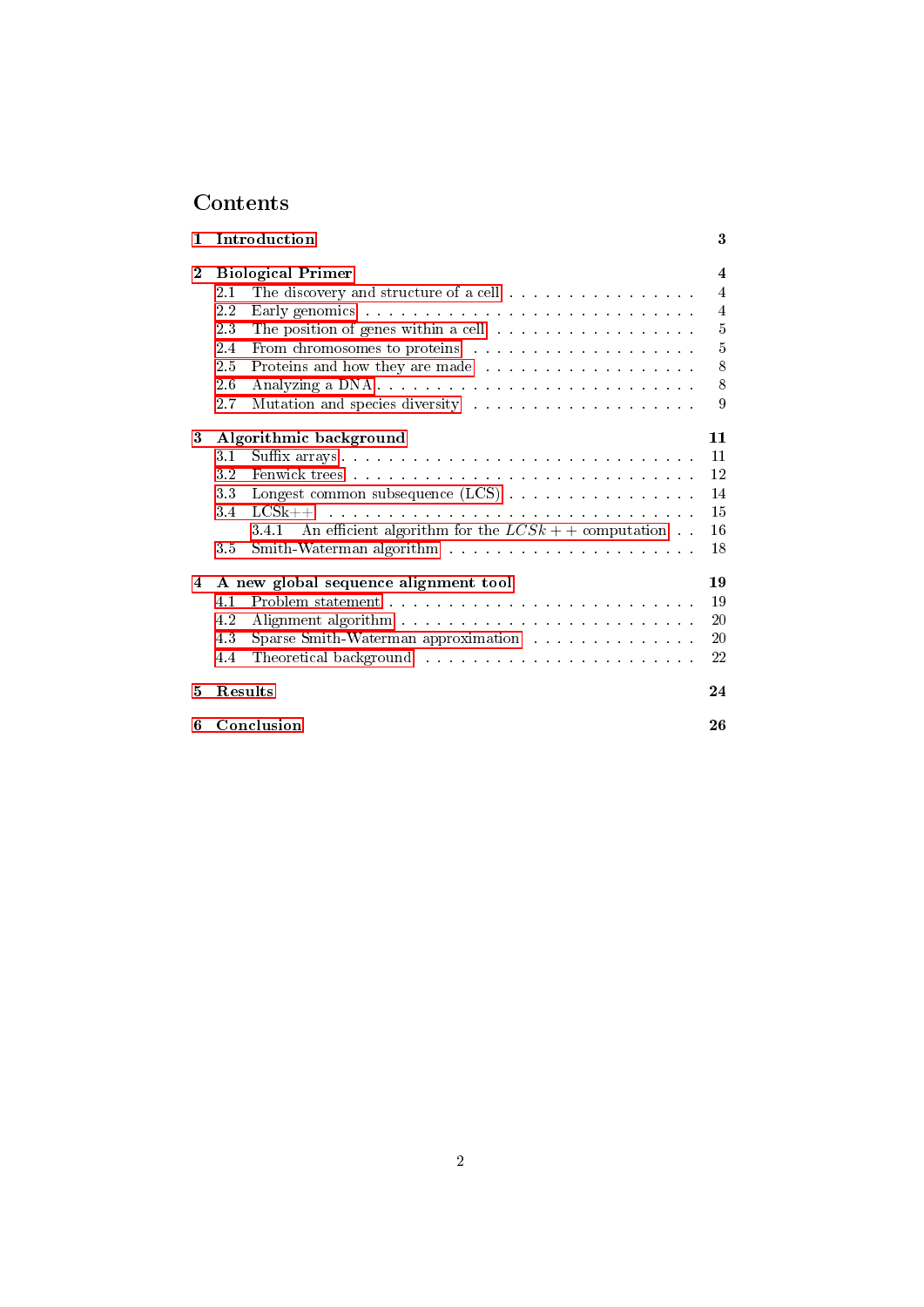## <span id="page-3-0"></span>1 Introduction

Proteins, one of the most important molecules that make life possible, have been studied from the beginning of the 19th century. However, only in the 1950s has there been a method that could reliably determine the structure of such molecules<sup>[1](#page-3-1)</sup>. From that point onward it was discovered that similar proteins (in terms of their structure) share a surprisingly similar function. Around that time, scientists found out that the proteins were intricately tied together with a formerly mysterious molecule in the body called the deoxyribonucleic acid (DNA). The idea was that uncovering the structure of the DNA could not only unlock secrets of the proteins but also point to hidden similarities across otherwise unrelated species.

The idea turned out to be a exceptionally fruitful one. Careful analysis of the structure of the DNA revealed a 99% similarity between all mammals, thereby pointing to the conclusion that most of the life on Earth had a common ancestor. This started the field of comparative genomics, uncovering evolutionary trees revealing even more striking similarities between seemingly unrelated organisms.

The main motivation behind this thesis is the development of a tool that will aid in the task of comparing the DNA of two organisms, namely the problem of "global DNA sequence alignment". But before I formally state the problem the tool is trying to solve, it is necessary to formalize our notation. Firstly, as the DNA is a long chain of four different nucleic acids, one can mathematically think about the DNA as a string over the alphabet of size four, namely  $\{A, C, G, T\}^2$  $\{A, C, G, T\}^2$ . The problem of global sequence alignment can be introduced as follows: given two strings A and B over an alphabet  $\{A, C, G, T\}$ , find a mapping between them that will map regions of one DNA string into their homologous<sup>[3](#page-3-3)</sup> regions on the other DNA.

The precise mathematical definition of this will be stated after some fundamental concepts have been introduced. The next section contains a biological primer that will serve as a brief introduction to the biological underpinnings of the problem. Further on, an introduction to the algorithmic and mathematical concepts will be presented. Finally, the tool and its methodology will be described, as well as the results.

<span id="page-3-2"></span><span id="page-3-1"></span><sup>1</sup> this was the famous Sanger's method

<sup>2</sup> the characters correspond to individual nucleic acids: adenine, cytosine, guanine and thymine

<span id="page-3-3"></span> $3$ homologous, as in related by function or lineage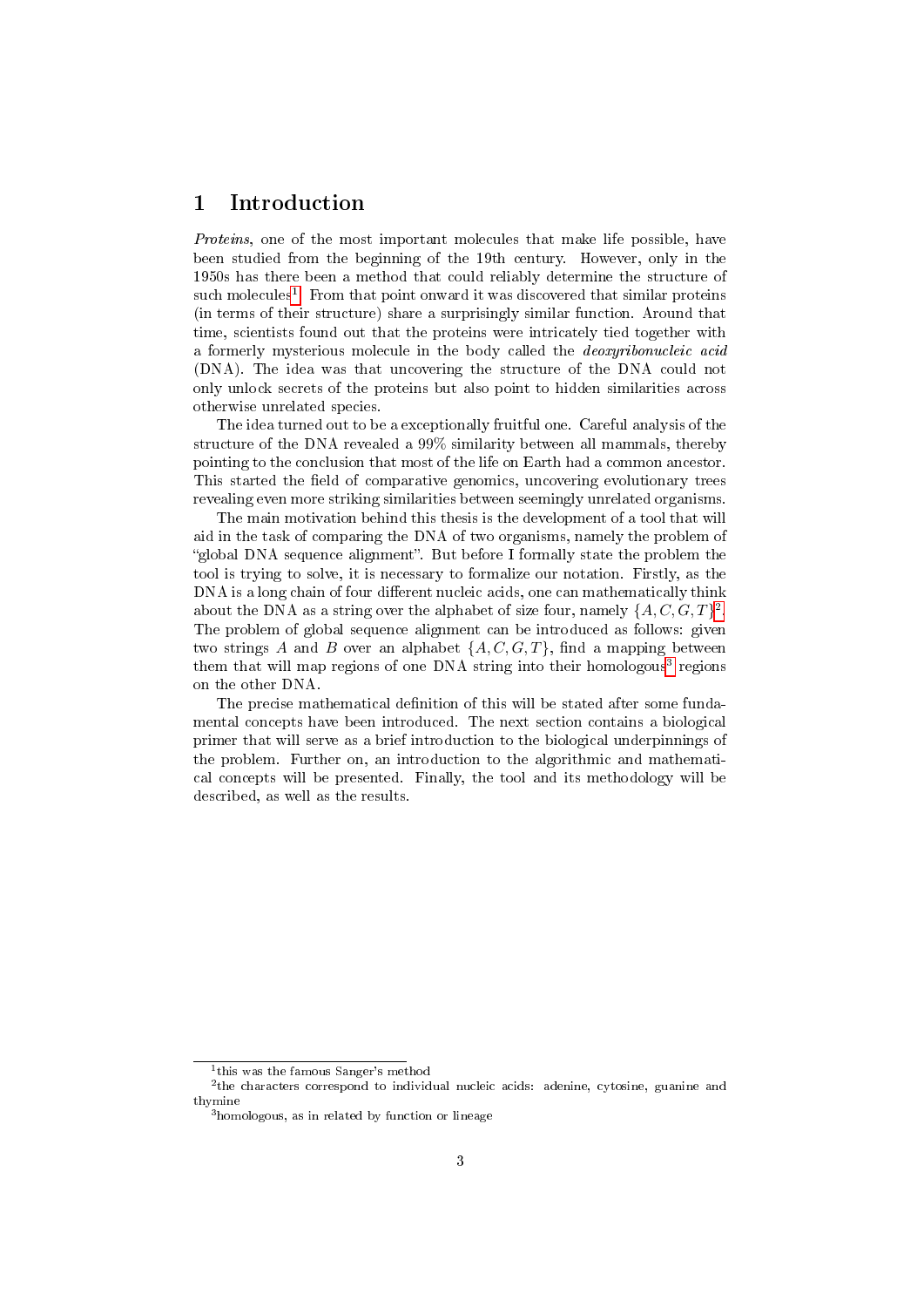## <span id="page-4-0"></span>2 Biological Primer

In order to understand the material presented in this thesis, one should have a modest understanding of fundamental biological concepts like DNA, RNA and proteins. I'll present a brief history of genetics as well as an overview of biological concepts.

Even though the field of bioinformatics is vast, the minimum biological background for almost any bioinformatics book can be tted just in several pages. The following historical overview is mostly based on [\[2\]](#page-27-1).

#### <span id="page-4-1"></span>2.1 The discovery and structure of a cell

Initially, biology was primarily concerned with botany and zoology. Animal anatomy, medicine, pharmacology and basic taxonomy were the main topics that were studied. This, however, changed in 1665 when microscopy pioneer and public animal dissection performer Robert Hooke discovered that organisms are composed of individual parts that were named cells. This discovery changed turned biology into a science beyond the reach of the naked eye. To quote [\[2\]](#page-27-1), "In many ways, the study of life became the study of cells".

A normal animal cell has a variety of mechanisms that control its behavior: when to replicate, synthesize a compound or even die that are called *pathways*. They are complex networks of chemical reactions that fit together to form a remarkably reliable and complex algorithm that controls the life of a cell and is "still beyond our comprehension".

Despite its complexity, the cell can be adequately analyzed by noting its three major components that are common to all living organisms: the DNA, RNA and the proteins. The DNA acts as a library, storing all the information required to replicate a new cell from scratch; the RNA is used as a mean to transfer information and materials around the cell; while the proteins do the actual work in the cell - they are the compounds that build the cell, they make chemical reactions happen and are otherwise the main working force of the cell.

#### <span id="page-4-2"></span>2.2 Early genomics

Early scientists were often intrigued by the hereditary properties of living beings. Even ancient Jews had a law that states if a mother had lost her two male siblings due to circumcision, her son would not be circumcised until a later age, as there was a massive risk of hemophilia.[\[3\]](#page-27-2)

In the 19th century an Augustinian monk Gregor Mendel conceived an experiment that would earn him the title of "father of modern genomics". He planted a plethora of pea plants in the monastery's garden and observed a lot of hereditary properties. In the most notable instance, he looked at the seed color of the pea plant. He noted that when a yellow pea and a green pea breed together, the offspring were always yellow. However, in the next generation of plants, the green peas reappeared in a ratio close to 1 : 3. To explain this phenomenon Mendel postulated that each plant had two distinct objects of hereditary material that coded its color. He called this objects genes. He argued that the yellow seed color was "dominant" to the green color (which was "recessive"), but the recessive gene was still present in the organism. [\[4\]](#page-27-3)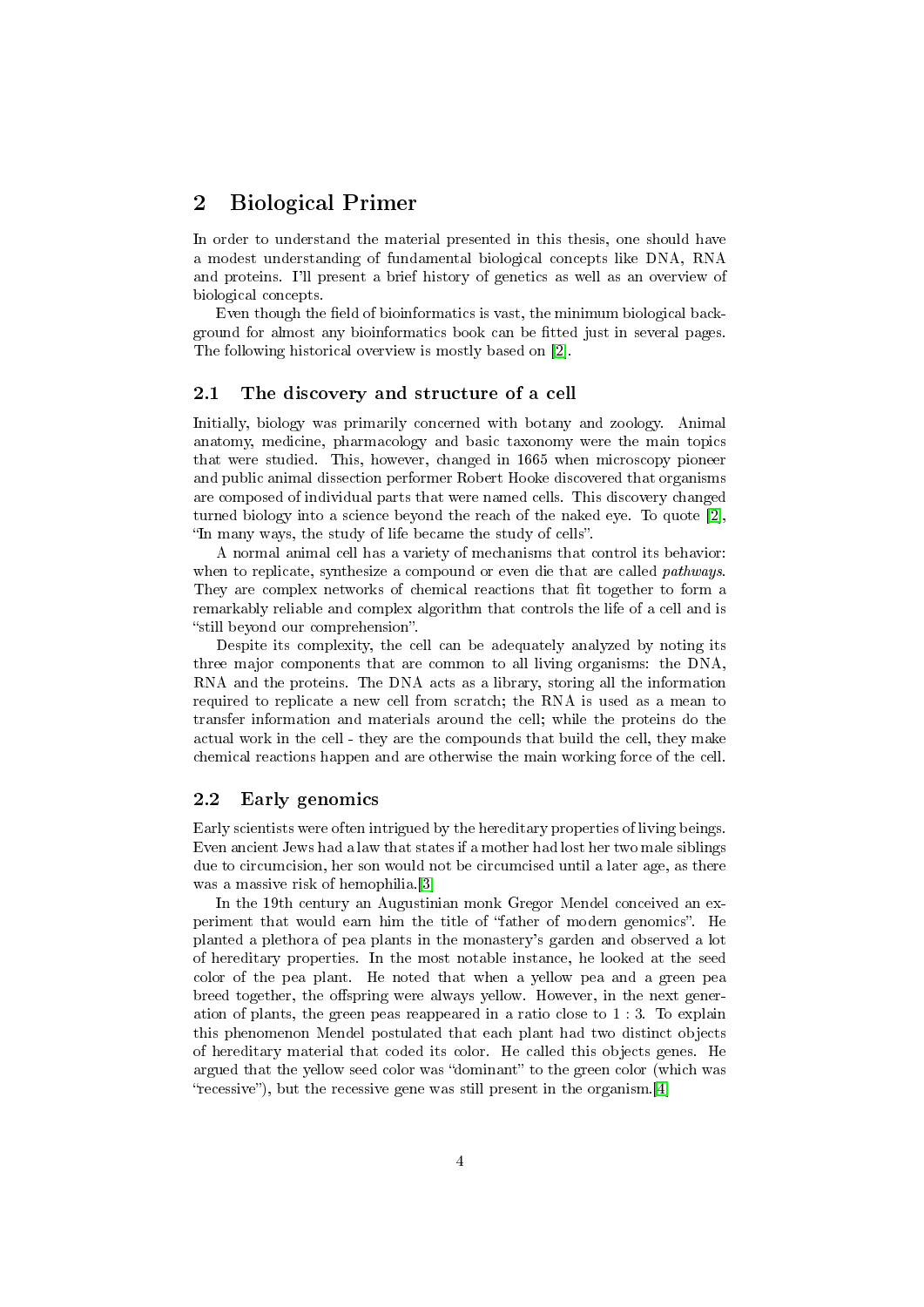#### <span id="page-5-0"></span>2.3 The position of genes within a cell

As was hinted in the introduction, the hereditary material of a living organism is stored in the DNA within a cell. Ironically, scientists long ignored the DNA as it was a long linear molecule comprised of only four simple chemical compounds: nitrogenous bases adenine  $(A)$ , guanine  $(G)$ , cytosine  $(C)$  and thymine  $(T)$ . They were under the impression that a long repetitive molecule couldn't hold the secrets of life and they looked for genetic material in the proteins that actually manifested the observable behavior.

It was only in the first part of the 20th century that Oswald Avery proved that one should look to the DNA in search of hereditary properties. He isolated two strains of pneumonia, an R strain and an S strain, which could be identified via a microscope. The S strain had the ability to transform the R strain in the S strain, even if the S strain wasn't alive. Avery extracted the building parts of a dead S strain cell and each time tested could the new mixture cause the transformation. He found that removing the DNA from the S strain bacteria would block the ability of the R strain to transform, so he concluded that the DNA must be holding the information required to build the proteins unique to the S strain.[\[5\]](#page-27-4)

As the DNA is a long linear molecule the conclusion was that parts of it must be responsible for hereditary behavior. DNA usually came in pairs of two, which gave an explanation to Mendel's observation that every organism contained two distinct objects of genetic information, one of which dominates the other.

Another famous experiment that predates Avery's discoveries bears witness that genes were coded into the DNA. In the 1920s Thomas Morgan conducted similar experiments as Mendel, only with fruit flies which feature short life spans and produce numerous offspring. The white-eyed male fly was mated with its red-eyed sisters and its progeny was scrutinized closely for a few generations. The researchers observed that that white eyes appeared dominantly in males, which suggested that the "male gene" and the eye color gene were closely related. Further analysis revealed severals pairs of genes that occurred in strict dependence of each other. By examining the relative occurrence of two genes one could infer the "order" of the genes and conclude that there was a linear order between them. This order served as evidence that they reside on some linear molecule.[\[2\]](#page-27-1)

#### <span id="page-5-1"></span>2.4 From chromosomes to proteins

The DNA of a cells resides in a thick chromatic structure called the chromosome. By the early 1940s, researchers understood that a cell's genetic traits were hereditary and that they were organized in genes that resided on the chromosomes. They didn't, however, know what do the genes do to give raise to the cell's traits. George Beadle and Edward Tatum were the first to identify that genes actually contain information to code for a particular protein. They worked with the bread mold Neurospora that can survive on a very limited died of sucrose and salt. In 1941 they irradiated the mold with x-rays and examined their growth afterwards. As expected, some of the spores lost their ability to survive on the medium, so Beadle and Tatum postulated that the x-rays mutated one of the genes responsible for processing these simple nutrients into more complex compounds like amino acids. This gave raise to a simple conclusion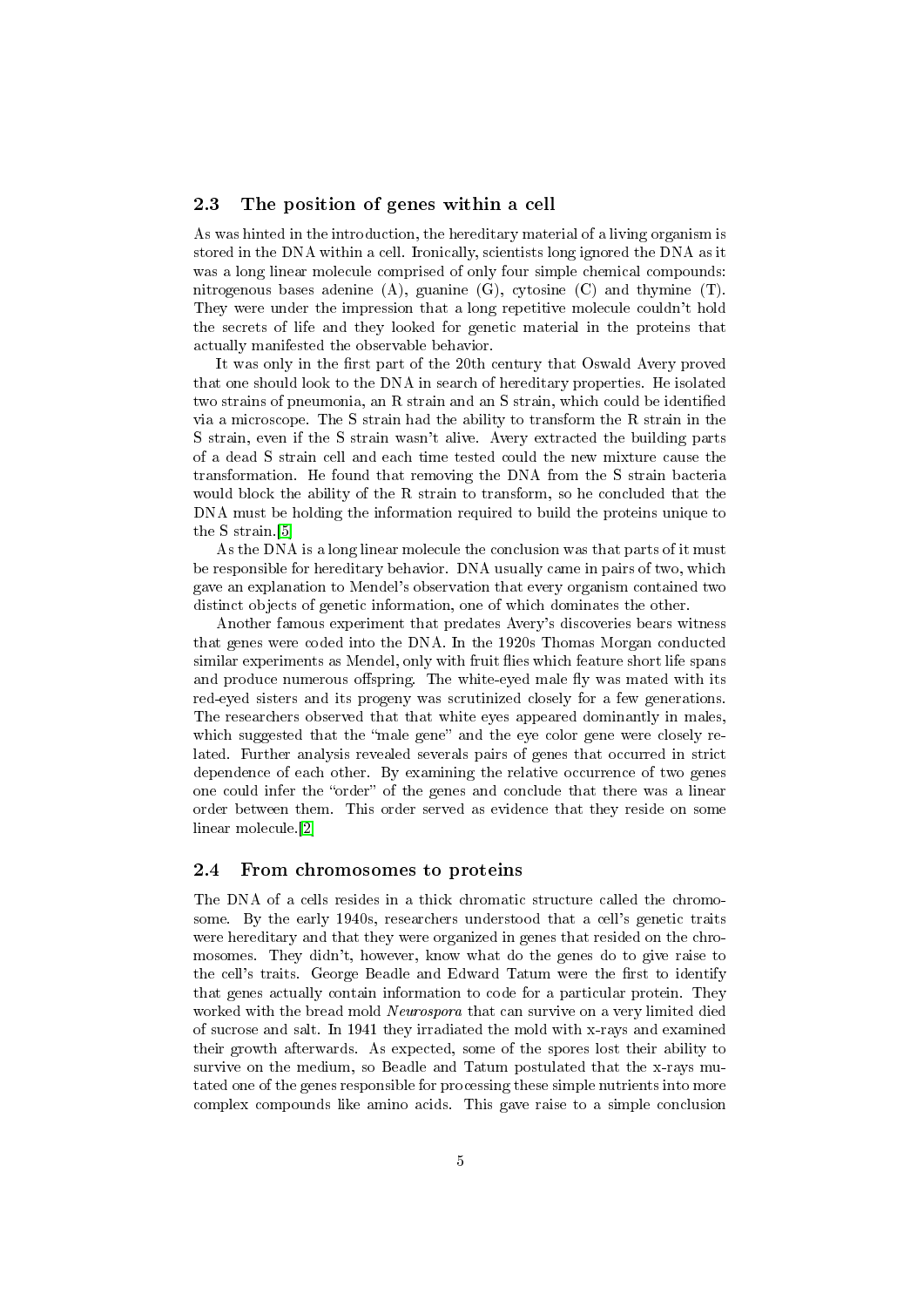that one gene codes for one protein. This was a predominant theory during the next 50 years until scientists discovered that it is possible for a gene to produce a multitude of proteins.

The question of how exactly do the genes on the chromosome code the proteins remained. The DNA can be visualized as a long string of characters over the alphabet of acids  $\{A, C, G, T\}$ . A protein is a potentially long chain of amino acids, so one can think about them as a string over an alphabet of 20 as there are 20 different amino acids. The only feasible way for the DNA to code for a protein would be to use a substring of length at least three to code for a single amino acid as  $4^3 > 20$ . This is exactly how it works: each amino acid is coded with a contiguous substring of length exactly three this mapping is summarized in table [1.](#page-6-0) The coding three letter substrings of the DNA are called codons.

<span id="page-6-0"></span>

| Codon                        |
|------------------------------|
| GCT, GCC, GCA, GCG           |
| TTA, TTG, CTT, CTC, CTA, CTG |
| CGT, CGC, CGA, CGG, AGA, AGG |
| AAA, AAG                     |
| AAT, AAC                     |
| ATG                          |
| GAT, GAC                     |
| TTT, TTC                     |
| TGT, TGC                     |
| CCT, CCC, CCA, CCG           |
| CAA, CAG                     |
| TCT, TCC, TCA, TCG, AGT, AGC |
| GAA, GAG                     |
| ACT, ACC, ACA, ACG           |
| GGT, GGC, GGA, GGG           |
| TGG                          |
| CAT, CAC                     |
| TAT, TAC                     |
| ATT, ATC, ATA                |
| GTT, GTC, GTA, GTG           |
| ATG                          |
| TAA, TGA, TAG                |
|                              |

Table 1: Mapping between the codons and the amino acids

Understanding the connection between DNA and proteins began with the realization that proteins could not be made directly made from DNA as protein synthesis happen outside the cell nucleus, while DNA resides in it. The first to explain this mechanism were Benjamin Hall and Sol Spiegelman that demonstrated that a molecule called RNA can bind with the DNA and then transfer the information to the protein factories called the ribosomes. Thus, DNA served as a template used to copy a particular gene's genetic information to the ribosome to make a particular protein. The process of of transferring DNA information to the RNA is called transcription.

Another important discovery about the DNA came from the realization that not all of the information on the DNA was always used to make proteins. The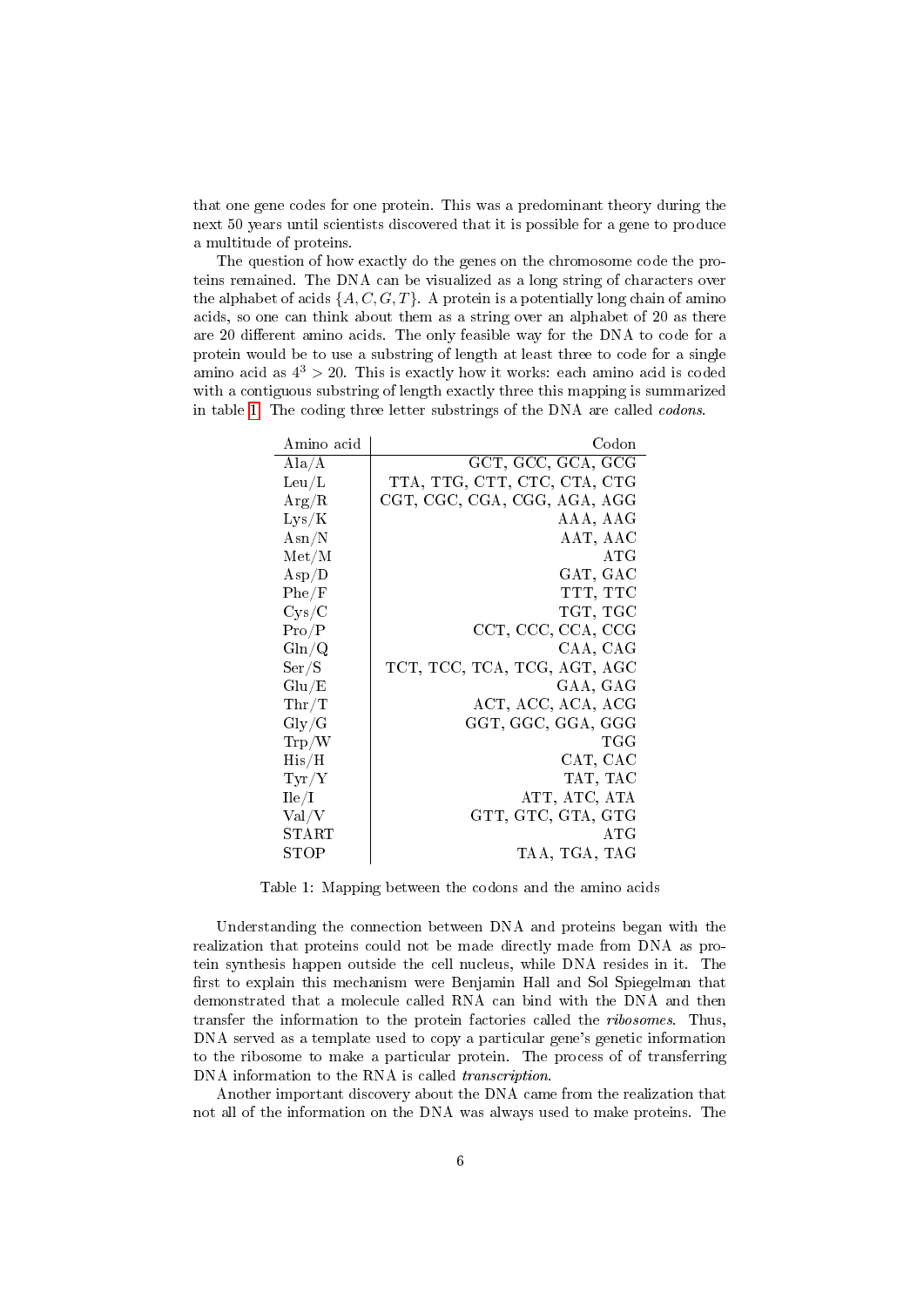cells that have a well defined nucleus are called *eukaryotic* and they have both coding regions called exons and non-coding regions called introns in the DNA. The other type of cells that do not have a nucleus are called prokaryotic and they usually aren't found in multi-cell organisms<sup>[4](#page-7-0)</sup>. Their DNA, contrary to the eukaryotic cells, have no introns - meaning that all of the DNA material is efficiently used to code for proteins. This can be explained with natural selection as using introns is energetically inefficient, which is important in organisms with a short life span.



(a) A typical prokaryotic cell, [\[7\]](#page-27-5)



(b) A plant eukaryotic cell, [\[8\]](#page-27-6)

<span id="page-7-0"></span><sup>4</sup> some cyanobacteria may be multicellular, see [\[6\]](#page-27-7)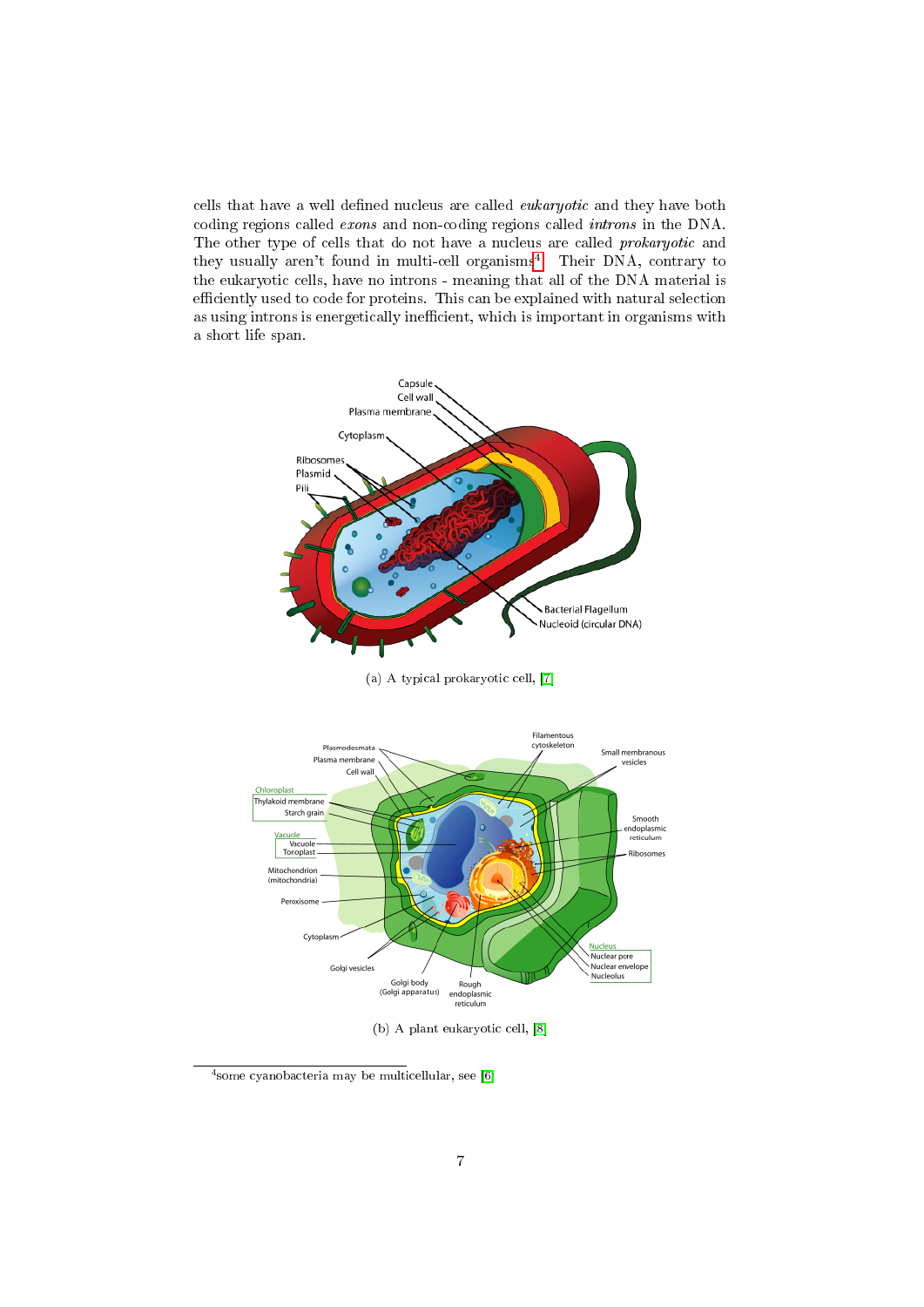#### <span id="page-8-0"></span>2.5 Proteins and how they are made

As stated previous, proteins are long chains of amino acids that play many critical roles in a cell. Unlike the DNA that is highly regular, protein structure is highly variable and intricately interlaced with their function. Here presented is a short describing a few examples of their function:

- Antibody proteins Antibodies bind to specific foreign particles, such as viruses and bacteria, to protect the cell and its host.
- Enzyme Enzymes are the catalyzers of chemicals reactions that take place inside a cell.
- Structural component Those proteins build structural components of the cell such as the cell well and can form complex tissues such as elastic fibers and muscles.

In 1820 Henri Braconnot identified the first amino acid, glycine and by the early 1900s all twenty amino acids have been discovered [\[2\]](#page-27-1). They are combined together in a cell organelle ribosome to form a protein in a processes called translation. The ribosome gets the required information what protein to form from the RNA that was transcribed from the DNA. This flow of information,

 $DNA \rightarrow transformation \rightarrow RNA \rightarrow translation \rightarrow protein,$ 

is referred to as the central dogma in molecular biology. This pathway justifies the vast interest of researchers in DNA sequencing and analyzing technologies which will be presented in the next section.

## <span id="page-8-1"></span>2.6 Analyzing a DNA

I will present the most important biological tools that are used to extract and analyze an organisms DNA sequence.

- DNA copying Experimental techniques such as gel electrophoresis, used for measuring DNA length, require a large amount of identical copies for any statistical significance. Since it is difficult to extract a single or even hundreds of molecules with modern instruments, amplifying DNA to yield billions or more copies is often a prerequisite of further analysis. This is achieved via cloning. The process starts with breaking DNA into small pieces and then inserting each individual piece inside a viral DNA. The virus does not lose its ability of self-replication, but now replicates with the inserted DNA string.
- Measuring DNA length The previously mentioned gel electrophoresis technique allows one to measure the length of a DNA fragment without actually knowing the sequence in advance. As the DNA is a negatively charged molecule, it will migrate in a gel when subjected to an electric field. The gel acts as molecular "brakes" so that heavier (in this case also longer), molecules move slower than faster ones.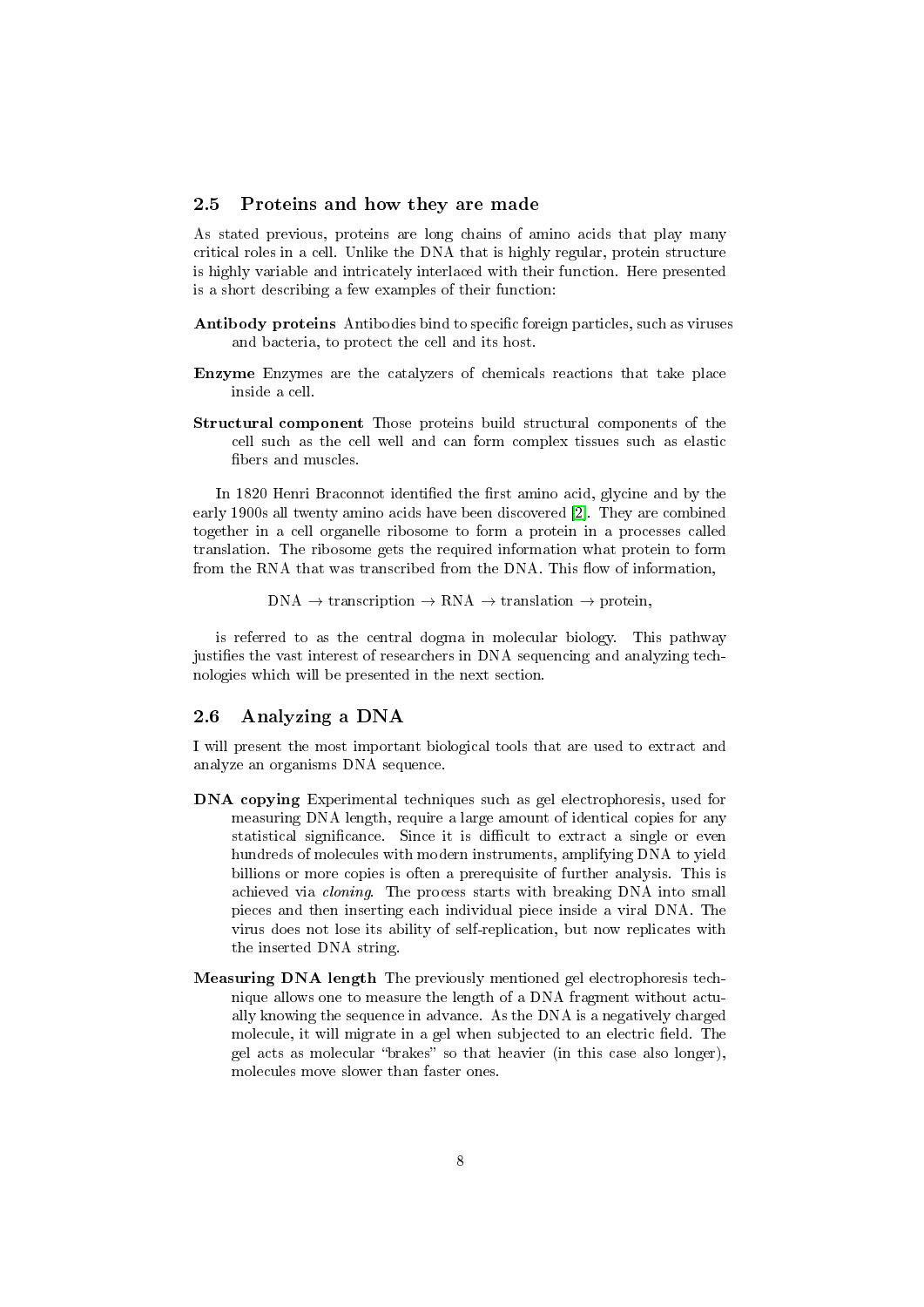- Cutting a DNA Restriction enzymes are compounds that act as molecular separators that cut the DNA at occurrences of a certain string (recognition sites). One example is the BamHI enzyme that cuts at every occurrence of the string GGATCC.
- Probing The task of finding whether a particular DNA fragment occurs in a DNA solution can be solved by the processes of *hybridization*. A complementary DNA strand with fluorescent or radioactive tags is inserted into a single strand solution, the un-hybridized strands are washed away the solution is tested for change in wavelength or radioactivity.
- Sequencing DNA One of the most important methods, Sanger's method, works by arbitrarily cleaving parts of the DNA off only one end. One is then presumably left with all possible prefixes of the analyzed strand. This is achieved with a fluoresce labeled di-deoxynucleotidetriphosphates that attach to a DNA end and can not be continued. All what is left is running the mixture through gel electrophoresis and reading off the tags at the end in reverse order. This method has been supplanted by novel "Next-Gen" sequencing methods for large-scale automated genome analysis. However, it remains in wide usage, especially for smaller-scale projects and for obtaining long contiguous sequences of DNA reads (500 - 1000 bases).

#### <span id="page-9-0"></span>2.7 Mutation and species diversity

Genetic makeup manifests itself in traits such as eye color or susceptibility to Huntington's disease. The human genome, for instance, has over 3 billion base pairs, and even though there is only a  $0.1\%$  variation between any two individuals, no two individuals are quite the same. This can be easily explained on a formal mathematical level as  $0.1\% \times 3 \cdot 10^9 = 3 \cdot 10^6$ , so the number of theoretically different genomes is a vast  $4^{3000000}$ .

Another surprising fact is that when analyzing the genome of two unrelated species, their genomes appear amazingly similar. For instance, as many as 99% of the human genome is conserved across all mammals. Some human genes show string homological across worms, plants and (deadly) bacteria.

The DNA of a species changes between generations by mutation. Errors in self-replication, ionizing radiation or sexual recombination of two different strands result in a variety of possibilities. When looking at a genome of a individual, one can identify couple of most common mutation.

- Substitution The most common mutation is the change of a single nucleotide base with another. For its transcription properties, a substitution can either have no impact on the protein if the old and new codons code for the same amino acid; it can change one amino acid to another; or worse, it can prematurely signal the protein to stop building, causing the product to be of limited, if any, function.
- Insertion/deletion An insertion/deletion of a number of DNA bases into the organism's DNA. Smaller ones can affect only a single gene, while larger ones may delete or insert complete genes.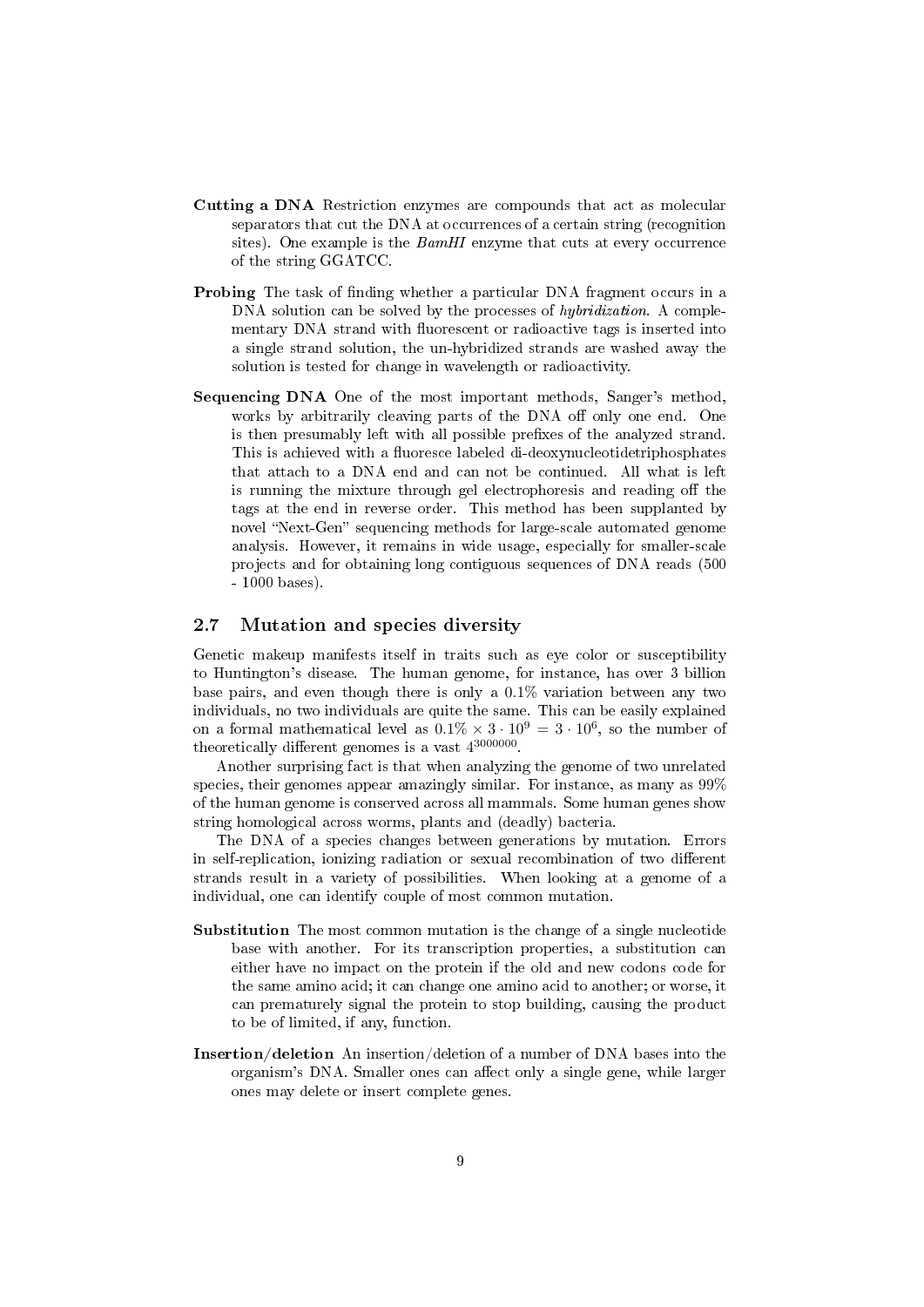- Duplication A fragment of DNA can spontaneously duplicate itself during recombination. Even though it is a rare occurrence, it has been postulated that this mechanism has been the main driving force for increasing DNA lengths that the organisms developed over time.
- Inversion A fragment of DNA reverses itself during recombination. Slightly more common than duplication, although much rarer than substitution, insertion or deletion.

This concludes the minimum biological back-pinnings needed to understand this thesis. The next section will present the main algorithm tool-set that is most helpful with when dealing with biological problems and which will be used when presenting the results.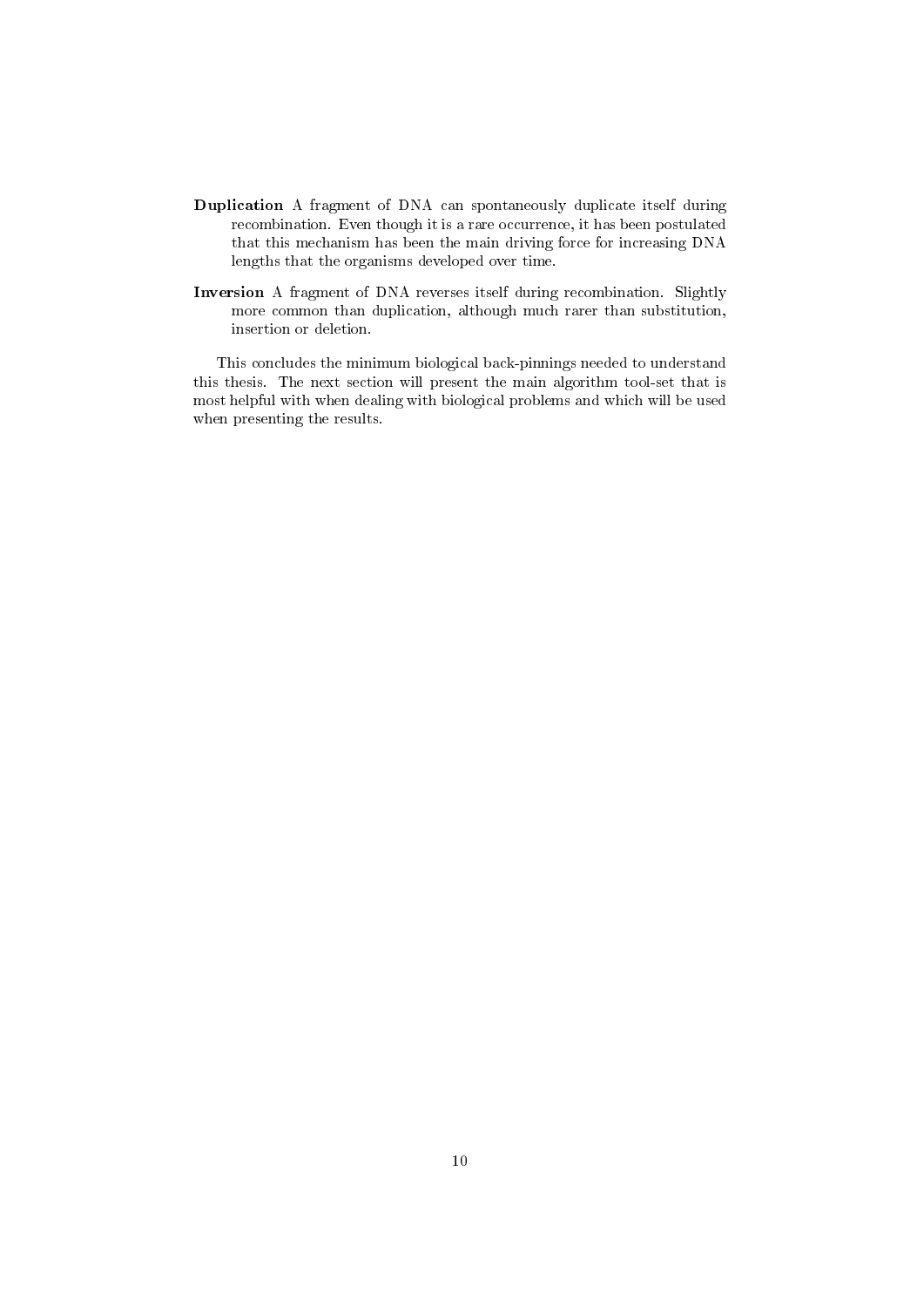## <span id="page-11-0"></span>3 Algorithmic background

#### <span id="page-11-1"></span>3.1 Suffix arrays

Suffix arrays are a fast and simple way to solve the following problem:

**Definition 1** (Multi-pattern substring query problem). Given a string  $S$ , implement a data structure that can answer the following query:

i Query(T): for a string T, find all occurrences of T as a substring of S.

Suffix arrays were introduced by Manber and Myers in [\[9\]](#page-27-8) as a way to simplify the formerly known suffix trees. Formally, a suffix array  $\pi(i)$  of a string S is an array of indices such that the suffixes

```
S_{\pi(1) \dots |S|},S_{\pi(2) \dots |S|},...
S_{\pi(|S|) \dots |S|}
```
are sorted. Here I denote the substring  $S_aS_{a+1}...S_{b-1}S_b$  as  $S_{a,b}$ . When the array  $\pi$  is constructed, one can answer queries for some T in a simple manner with the following algorithm.

**Algorithm 1** Suffix array query when  $\pi$  is constructed

1: function  $\mathrm{Query}(T)$ 2:  $l \leftarrow 1, r \leftarrow |S|$ 3: **for** i in  $\{1, 2, ..., |T|\}$  do 4: binary search for the first occurrence  $k$  of the character  $T_i$  in  $S_{\pi(k)+i-1}$  such that  $l \leq k \leq r$ 5:  $l \leftarrow k$ 6: binary search for the last occurrence k of the character  $T_i$  in  $S_{\pi(k)+i-1}$ such that  $l \leq k \leq r$ 7:  $r \leftarrow k$ 8: end for 9: if  $l > r$  then 10: return empty 11: end if 12: **return**  $(\pi_l, \pi_{l+1}, ..., \pi_r)$ 13: end function

The problem of constructing the array  $\pi$  itself is a much harder one. The naive approach of lexicographically sorting the suffixes achieves an  $O(|S|^2\log |S|)$ running time. However, an improvement can be made by optimizing the comparator in that sorting function and achieve a running time of  $O(|S|\log^2 |S|)$ . The problem in the comparator function is the following: given two indicies  $1 \le a \ne b \le |S|$ , is  $S_{a\ldots|S|}$  lexicographically before or after  $S_{b\ldots|S|}$ ? This answer can be solved via hashing with the following algorithm.

The only parts that was left out is the comparation between  $S_{a..a+m}$  ==  $S_{c..c+m}$  by comparing  $hash(S_{a..a+m}) == hash(S_{c..c+m})$ . This problem is, however, widely studies and can be most easily solved using hashing functions. See [\[10\]](#page-27-9).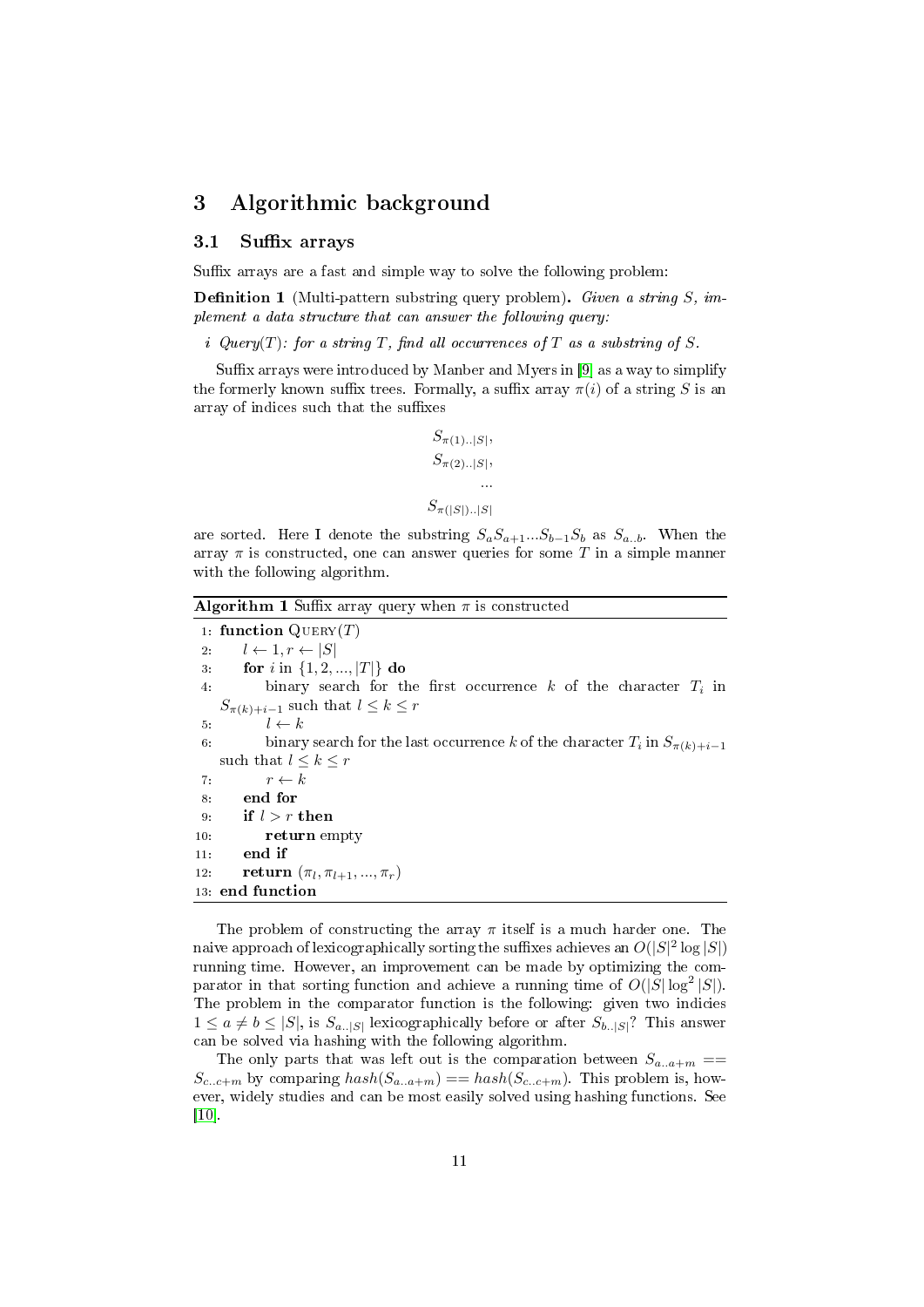Algorithm 2 Optimized suffix comparator

```
1: function COMPARE((a, b))2: p \leftarrow \text{LongestCommonPrefix}(a, b)3: return compara S_{a+p} with S_{b+p}4: end function
 5: function LONGESTCOMMONPREFIX(a, b)6: l \leftarrow 07: r \leftarrow |S| - max(a, b) + 18: while l < r do
 9: m \leftarrow \lceil \frac{l+r}{2} \rceil10: if hash(S_{a..a+m-1}) == hash(S_{b..b+m-1}) then
11: l \leftarrow m12: else
13: r \leftarrow m-114: end if
15: end while
16: end function
```
More sophisticated algorithms for the construction of suffix arrays are available. The method that was described above shows a  $(n \log^2 n)$  running time, which is often fast enough in practice, and is easy to implement. Better algo-rithms include the one described in [\[11\]](#page-27-10) which features an minimal  $\Theta(n)$  time complexity, near linear space complexity and competitive practical value. Recent work proposes an algorithm for updating a suffix array when new text has been inserted that performs well in practice (although with a worst case still  $O(n \log n)$ , see [\[12\]](#page-27-11). For a more complete taxonomy of suffix array algorithms. see [\[13\]](#page-27-12).

#### <span id="page-12-0"></span>3.2 Fenwick trees

A Fenwick tree is a classical data structure proposed in [\[14\]](#page-27-13) that can improve the running time of numerous algorithms by optimizing its inner-most loops. Suppose one is working on an array  $A$  of integers and you need to find the sum  $\sum_{i=a}^{b}$  multiple times. The naive approach would be to sum up the number one-by-one and it would yield a  $\Theta(n)$  approach. Using a data structure like the Fenwick tree, one can implement this operation in  $\Theta(\log n)$  and drastically improve the running time. We first need to state the problem formally:

**Definition 2** (Summable array). Implement a data structure that can support these two operations over an (virtual) array  $A$  of size n.

- *i* Update $(i, y)$ : change the value of  $A_i$  to  $A_i + y$   $(1 \leq n; y$  arbitrary)
- ii Query(b): report the sum  $\sum_{i=1}^{i=b} A_i$   $(1 \le b \le n)$ .

Notice that the query operation reports only the prefix sums, but one can easily convert then into general contiguous sums by the identity

$$
\sum_{i=a}^{b} A_i = \sum_{i=1}^{b} A_i - \sum_{i=1}^{a-1} A_i, \text{ for } 1 < a \le b \le n
$$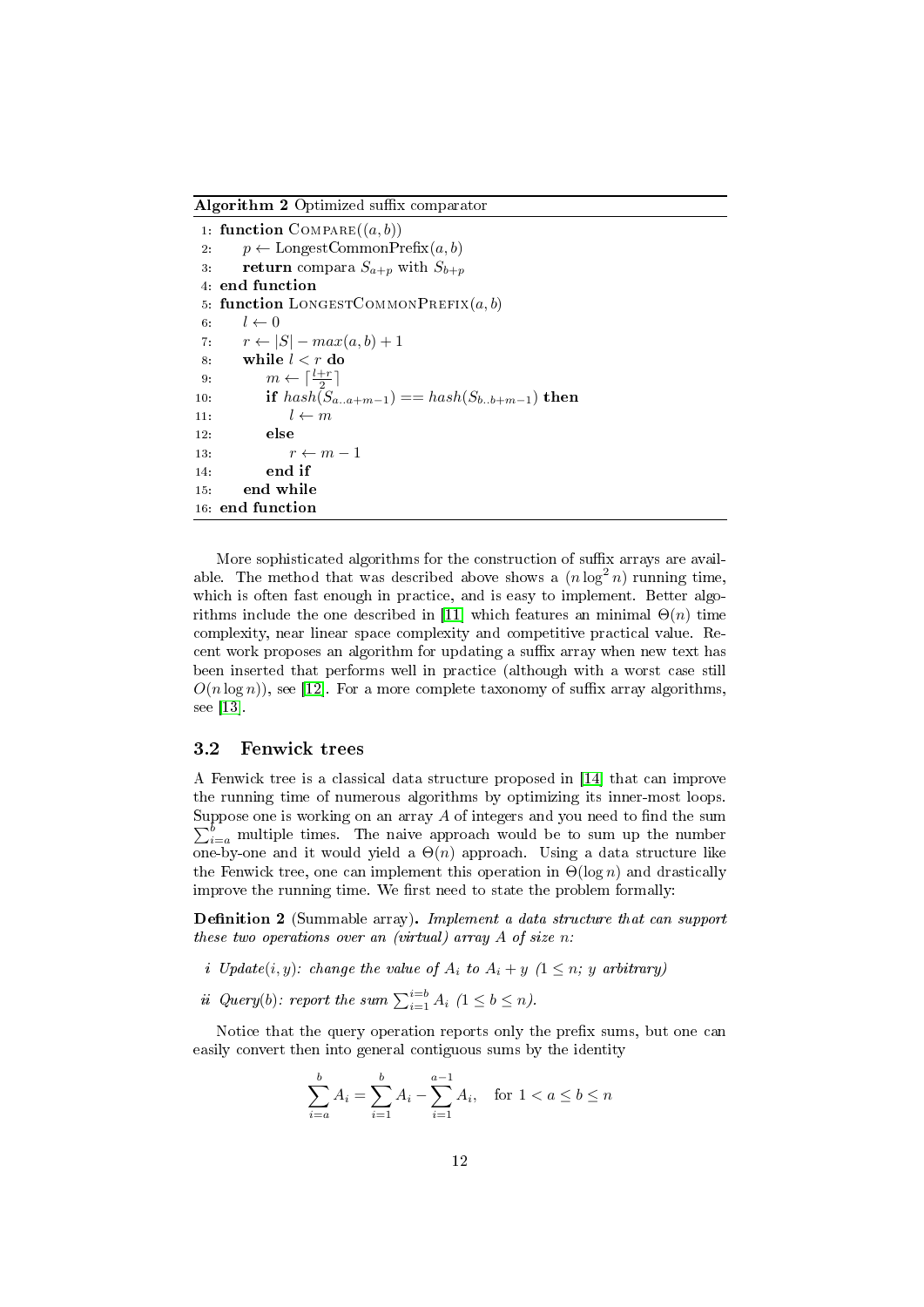The Fenwick tree data structure will support both operations in  $\Theta(\log n)$  per operation. The structures maintains an array of  $S$  "running sums" such that

$$
S_k = \sum_{k - \text{hipot}_2(k) < n \le k} A_n
$$

where hipot<sub>2</sub>(k) is defined as the largest power of 2 that evenly divides k, or more formally  $\max\{2^n | k \text{ is divisible by } 2^n, n \in \mathbb{Z}\}.$ 



Figure 1: Diagram of responsibility for each element of S

The algorithm can be succinctly presented via recursion as follows, assuming one can use the hipot<sub>2</sub> function in  $O(1)$ .

The performance guarantee of the  $Query$  function can be seen as every step removes one active bit from the binary representation of  $i$ , while Update can be argued in a similar way.

A final thing to note is that the summable Fenwick tree can be trivially generalized to other operations obeying commutative and associative laws. For instance, one can have the maximum Fenwick tree where the Query operation reports the prefix maximum. In other words, a Fenwick tree can be used to solve the following problem:

Definition 3 (Prefix-max array). Implement a data structure that can support these two operations over an (virtual) array A of size n:

i Update $(i, y)$ : change the value of  $A_i$  to y  $(1 \leq n; y \text{ arbitrary})$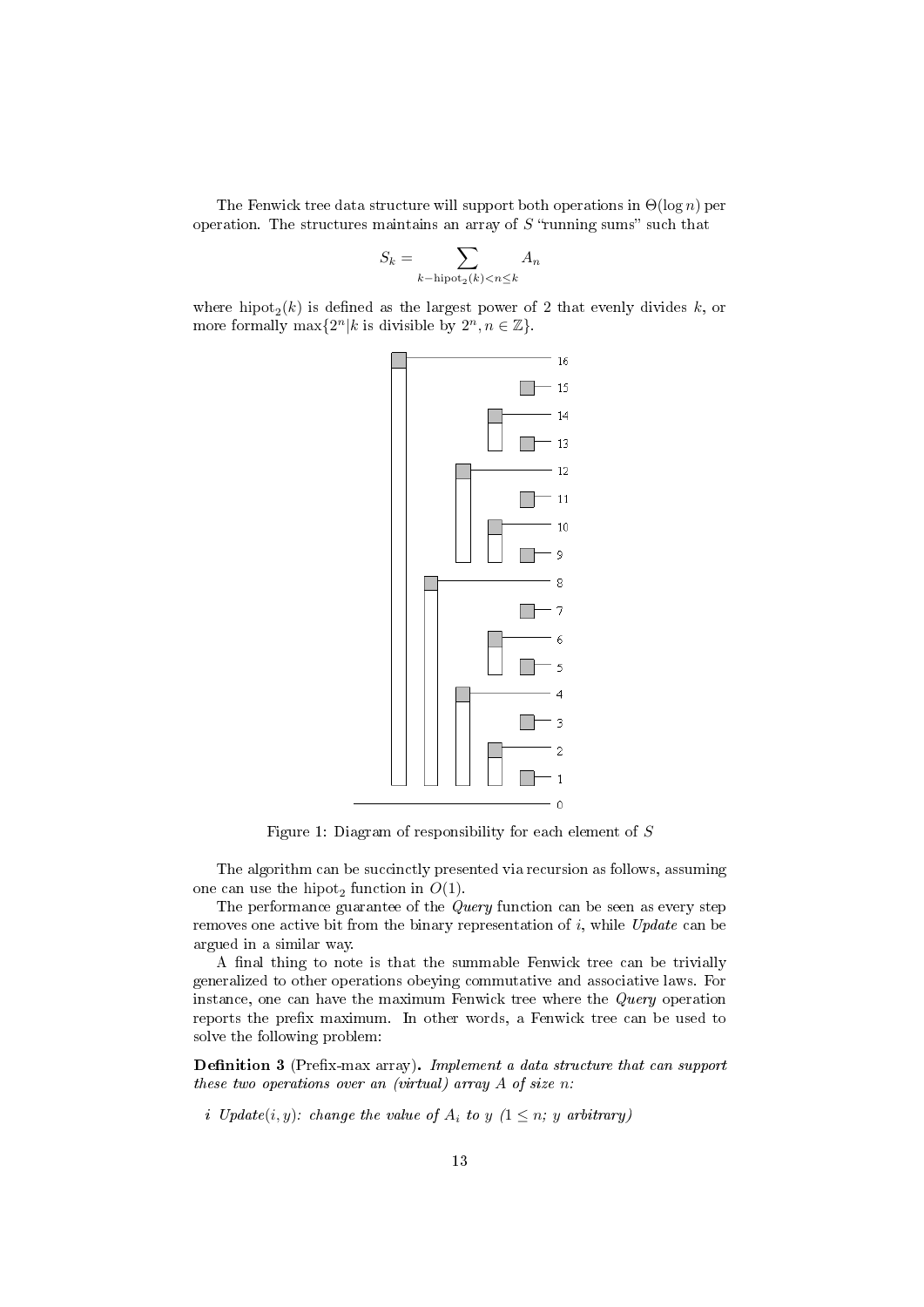Algorithm 3 Fenwick tree operations for the summable array problem

```
1: function \text{UPDATE}(i, y)2: if is beyond the end of the array then
3: return
4: end if
5: S_i \leftarrow S_i + y6: Update(i + \text{hipot}_2(i), y)7: end function
8: function QUERY(b)
9: if b == 0 then
10: return 0
11: end if
12: return S_b + Query(b – hipot<sub>2</sub>(b))
13: end function
```
ii Query(b): report the value of  $\max_{i=1}^{i=b} A_i$   $(1 \le b \le n)$ .

Note however, that this operations can't be used to report maximums in an interval because the max function isn't invertible.

#### <span id="page-14-0"></span>3.3 Longest common subsequence (LCS)

Historically, the problem of aligning two DNA sequences was solved by (dense) dynamic programming with high sensitivity and  $\Theta(|X|\cdot|Y|)$  running time, recent proliferation of genomic data have rendered these approaches less useful. It does not make much sense to run such an algorithm when  $|X| \approx |Y| \approx 10^8$ . However, homologous regions in such sequences can often be recognized by less sensitive, but faster approaches like the k-longest common subsequence that will be introduced and used later in this thesis.

Formally, the problem is defined as finding the maximum  $n$  such that the there exists a common subsequence defined as below.

**Definition 4** (Common subsequence). Given two strings  $X$  and  $Y$  consider two sets of distinct indices  $I = i_1, i_2, ..., i_n$  and  $J = j_1, j_2, ..., j_n$  such that  $i_1 <$  $i_2 < ... < i_n; j_1 < j_2 < ... < j_n$  and  $X_{i(k)} = Y_{j(k)}$  for  $k = 1...n$ . Sets I and J determine a common subsequence of X and Y whose length is equal to n.

The most famous method for calculating the LCS is an application of dynamic programming. Let  $dp(i, j)$  be the longest increasing subsequence for the prefixes  $X_{1..i}$  and  $Y_{1..j}$ . Then we have the following recursive relation.

$$
dp(i,j) = \max \begin{cases} 0 & i \ge 1 \\ dp(i-1,j) & i \ge 1 \\ dp(i,j-1) & j \ge 1 \\ dp(i-1,j-1) & X_i = Y_j \end{cases}
$$

The longest common subsequence length is, of course, stored in  $dp(|X|, |Y|)$ . The time and memory complexity are of course  $\Theta(|X| \cdot |Y|)$ .

Research working towards a faster or more memory efficient approach for solving the LCS problem has been intensive. I will single out two most signicant improvements that have been found: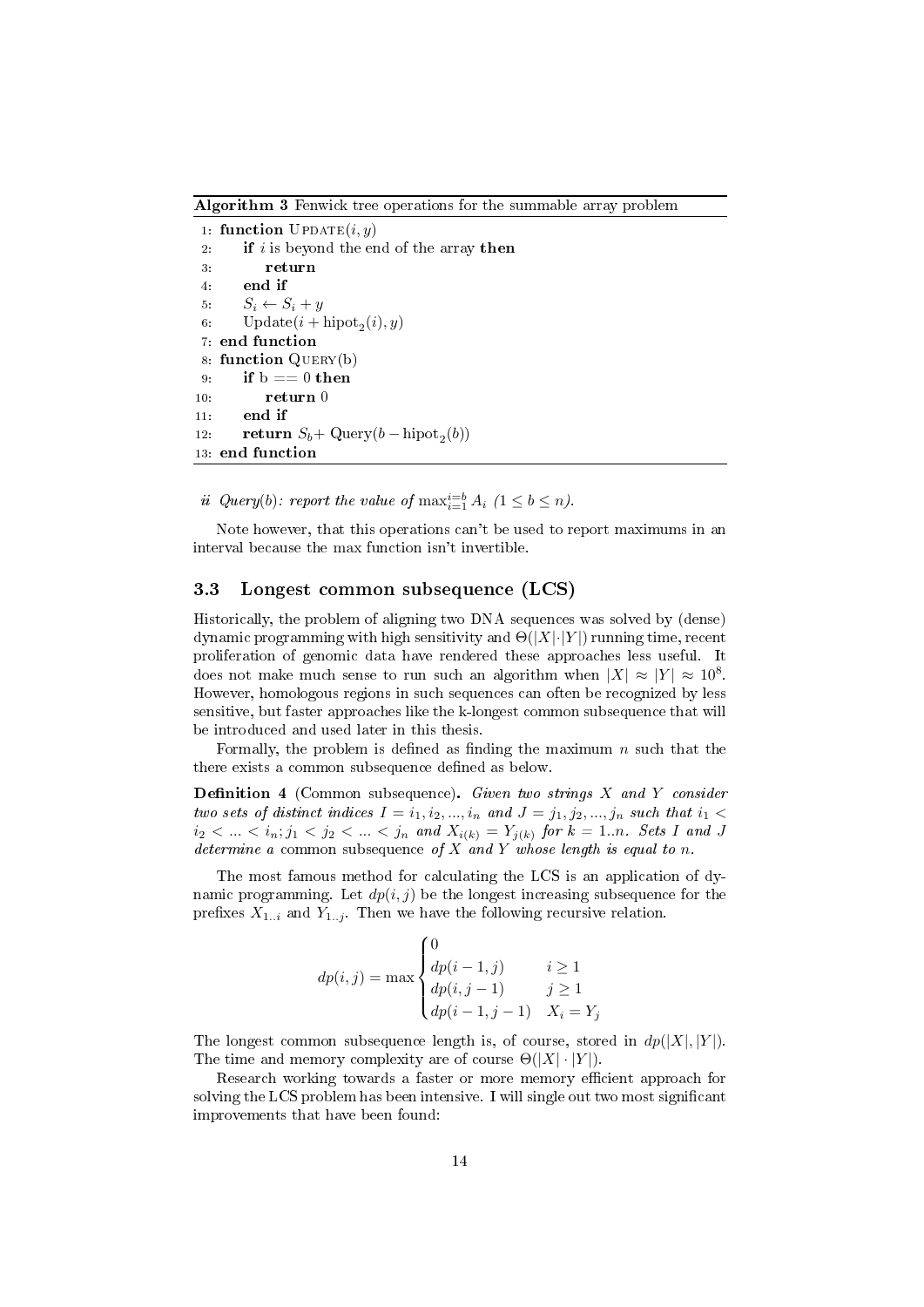- Hirschberg's linear memory reconstruction algorithm While it is an easy fact that the LCS can be calculated in  $O(|X| + |Y|)$  memory if the result doesn't have to be reconstructed, the existance of such memory efficient reconstructive algorithm is a quite difficult problem. Nevertheless, Hirschberg proved in [\[15\]](#page-27-14) that such an algorithm exists and is currently widely used.
- "Method of Four Russians" The only significant time-reducing algorithm found today is the "Four Russian Method" of block matrices with a time complexity of  $O(\frac{n^2}{\log n})$  $\frac{n^2}{\log n}$ ) for two strings of length n[\[16\]](#page-27-15).

A survey of more recent longest common subsequence approaches can be seen in [\[17\]](#page-28-0).

#### <span id="page-15-0"></span>3.4 LCSk++

 $LCS$  + is a recent generalization of the LCS algorithm proposed in [\[1\]](#page-27-0). It can be viewed as a measure of similarity between the strings  $X$  and  $Y$ . It is defined as the longest common subsequence where each contiguous part is of length at least  $k$ . A more formal definition follows.

**Definition 5** ( $k++$  common subsequence). Consider a common subsequence of strings  $X$  and  $Y$ . Such subsequence uniquely determines two sets of indices *I* and *J*,  $I = i_1, i_2, ..., i_n$  and  $J = j_1, j_2, ..., j_n$  such that  $i_1 < i_2 < ... < i_n; j_1 <$  $j_2 < ... < j_n$  and  $X_{i(k)} = Y_{j(k)}$  for  $k = 1..n$ . If both I and J can be partitioned into families of sets of consecutive indices such that every set has a size of at least k, this subsequence is called a  $k++$  common subsequence.

Let's denote the longest  $k + +$  common subsequence between the strings X and Y as  $LCSk + (X, Y)$ . While the general problem of LCS in unfeasable on genome-sized data,  $LCSk + \epsilon$  can be a reasonable choice if one chooses k wisely. The naive method of computation of  $LCSk + (X, Y)$  can be furnished via the following recursive relation similar to the computation of LCS.

$$
dp(i,j) = \max \begin{cases} 0 & i \ge 1 \\ dp(i,j-1) & j \ge 1 \\ dp(i-g,j-q) + q & \text{for all } q \ge k \text{ s.t. } X_{i-q...i-1} = Y_{j-q...j-1} \end{cases}
$$
(1)

The  $2^{nd}$  and  $3^{rd}$  terms in the above formula correspond to inheriting the  $LCSk++$  value from previously computed values while the last term tries to extend the  $LCSk+(X_{0...i-q-1}, Y_{0...j-q-1})$  with  $X_{i-q...i-1}$  and  $Y_{j-q...j-1}$  if they are equal. Those terms contribute  $|X_{i-q...i-1}| = |Y_{j-q...j-1}| = q$  to the resulting length. A direct implementation of the above idea leads to an algorithm with time complexity  $O(nm \cdot \min(n, m))$  where  $|X| = n$  and  $|Y| = m$ .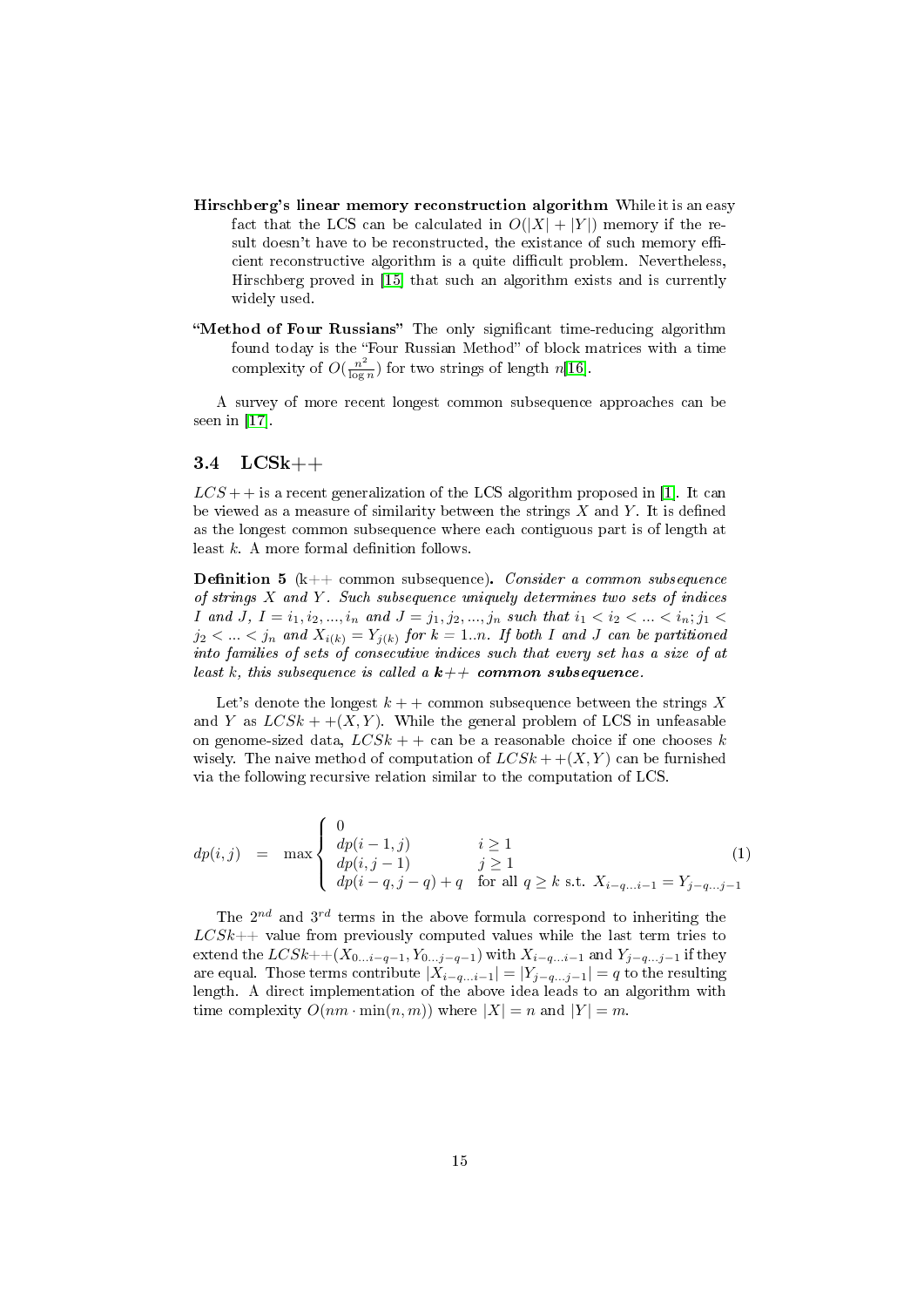#### <span id="page-16-0"></span>3.4.1 An efficient algorithm for the  $LCSk++$  computation

**Definition 6** (Match pair<sup>[5](#page-16-1)</sup>). For a given strings X, Y and integer  $k \geq 1$  we  $define:$ 

$$
kMatch(i,j) = \begin{cases} 1 & if X_{i+f} = Y_{j+f}, for\ every\ 0 \le f \le k-1 \\ 0 & otherwise \end{cases} \tag{2}
$$

If kMatch $(i,j)=1$ , we call  $(i,j)$  a **match pair**. In other words, kMatch $(i,j)=1$ when the substring of A starting at i and having an length of exactly  $k$  is equal to the substring of B starting at j with the same length.  $(i, j)$  is also called the start and  $(i + k, j + k)$  is called the end of the match pair.

For every match pair  $P = (i_P, j_P)$  we use dynamic programming to compute  $dp(P) = LCSk + (X_{0...ip+k-1}, Y_{0...jp+k-1}),$  which represents the value of  $LCSk++$  ending with P. The following definitions will be useful:

**Definition 7** (Precedence of match pairs). Let  $P=(i_P, j_P)$  and  $G=(i_G, j_G)$  be k-match pairs. Then G precedes P if  $i_G + k \leq i_P$  and  $j_G + k \leq j_P$ . In other words, G precedes P if the end of G is on the upper left side of the start of P in the dynamic programming table (see Figure [2\)](#page-16-2).

**Definition 8** (Continuation of match pairs). Let  $P=(i_P, j_P)$  and  $G=(i_G, j_G)$ be k-match pairs. Then P continues G if  $i_P - j_P = i_G - j_G$  (i.e. they are on the same primary diagonal) and  $i_P - i_G = 1$  (P is only one down-right position from G, see Figure [2\)](#page-16-2).

<span id="page-16-2"></span>

|             | $\mathcal{C}$ |    |                                                              | T A T A G A G T A |             |                |  |     | $\sqrt{3}$   |
|-------------|---------------|----|--------------------------------------------------------------|-------------------|-------------|----------------|--|-----|--------------|
| А           |               |    | $(\widehat{\textbf{c}}% ,\widehat{\textbf{c}}_{\textbf{c}})$ |                   |             |                |  |     |              |
| $\mathbf T$ |               |    |                                                              |                   |             |                |  |     |              |
| $\mathbf T$ |               | a, |                                                              | d                 | $\mathbf c$ |                |  | (e) |              |
| $\bf{A}$    |               |    | Б                                                            |                   |             |                |  |     |              |
| $\mathbf T$ |               |    |                                                              | $\mathbf a$       |             | $\overline{d}$ |  |     | $\mathbf{e}$ |
| ${\bf G}$   |               |    |                                                              |                   | $\mathbf b$ |                |  |     |              |
| \$          |               |    |                                                              |                   |             |                |  |     |              |

Figure 2:  $k = 2$ ; strings  $X = ATTATG$  and  $Y = CTATAGAGTA$  construct exactly five 2-match pairs denoted  $a$  to  $e$ . Starts are represented by circles, ends are represented by squares. The following holds: "b continues  $a$ ", "c precedes  $e$ ", while the following does not hold: "a precedes  $b$ ", "c precedes  $d$ ", "a continues  $b^{\prime\prime}$ 

We can express the  $dp(P) = LCSk + (X_{0...ip+k-1}, Y_{0...ip+k-1})$  via the fol- $5$ Original definition given in [\[18\]](#page-28-1).

<span id="page-16-1"></span>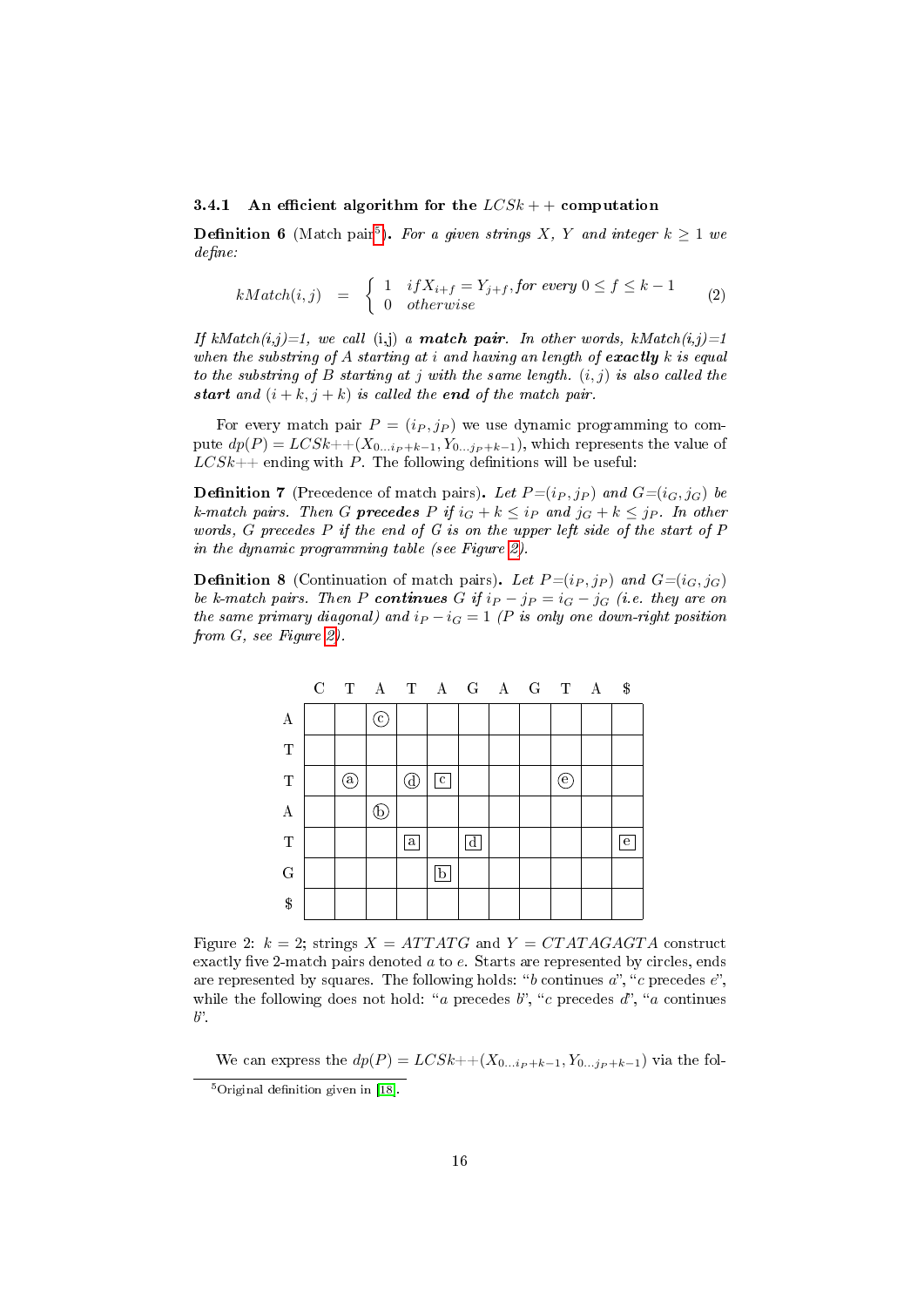lowing formula which will be the basis for the efficient algorithm:

$$
dp(P) = \max \begin{cases} k \\ \max_G dp(G) + k \\ dp(G) + 1 \end{cases} \text{ over all } G \text{ preceding } P \tag{3}
$$

In other words, a k-match pair  $P$  can either start its own k-common subsequence, extend a k-common subsequence ending with a match G such that G precedes P or extend a k-common subsequence ending with a match pair G such that P continues G. In the second case the k-common sequence is enlarged by  $k$  (e.g.  $c \rightarrow e$  in figure [2\)](#page-16-2), while in the latter it's enlarged by 1 (e.g.  $a \rightarrow b$  in figure 2).

<span id="page-17-0"></span>Algorithm 4 Efficient  $LCSk++$  computation

- 1:  $MaxColDp \leftarrow 1D$  array filled with *n* zeros
- 2:  $MatchPairs \leftarrow$  find all k-match pairs between X and Y
- 3: events  $\leftarrow$  all starts and ends of *MatchPairs* sorted in row-major order, if some start  $S = (i_S, j_S)$  and some end  $E = (i_E, j_E)$  share the same indices,  $E$  should come first
- 4: for all event ∈ events do
- 5: if event is a start  $P = (i_P, i_P)$  then
- 6:  $dp(P) \leftarrow k + max_{x \in 0...j_P} MaxColDp(x)$
- 7: else if event is an end  $P = (i_P + k, j_P + k)$  then
- 8: if  $\exists G$  s.t. P continues G then
- 9:  $dp(P) \leftarrow \max\{dp(P), dp(G) + 1\}$
- 10: end if
- 11:  $MaxColDp(j_P + k) \leftarrow max\{MaxColDp(j_P + k), dp(P)\}$

12: end if

13: end for

```
14: \operatorname{return} \max_P dp(P)
```
Algorithm [4](#page-17-0) starts by extracting all of the  $r$  match pairs on line 2. This can be done in two ways: one can employ a suffix array in the exact same manner as in [\[19\]](#page-28-2) to get the time complexity of  $O(n + m + r)$ . However, as k is small in practice<sup>[6](#page-17-1)</sup> we can find all match pairs using a simple hash table in  $O(n + m + kr) = O(n + m + r).$ 

Line 3 creates events and sorts them, which ensures the correctness of the sweeping algorithm on lines 4-14. This can be accomplished in  $O(r \log r)$  using a standard comparison based sorting algorithm. Line 8 can be implemented as a binary search over the events array. If  $MaxColDp$  is implemented as a Fenwick tree [\[14\]](#page-27-13), the operations on lines 6 and 11 have a cost of  $O(\log n)$ which implies that the sweep algorithm runs in  $O(r \log n)$ . Overall complexity is  $O(m + n + r \log r)^7$  $O(m + n + r \log r)^7$ . The memory complexity is  $O(n + m + r)$  because we only need the space to save the match pairs and the  $MaxColDp$  structure. If we would like to reconstruct the sequence, the dp array has to store  $O(1)$  additional information per match pair: a pointer to the previous match pair in case some other match pair  $G$  preceded  $P$  or  $P$  continued some  $G$  in the optimal solution.

<span id="page-17-1"></span> $6$ Usually  $k$  will be small enough such that every k-length substring can be perfectly hashed using 64 bits.

<span id="page-17-2"></span><sup>&</sup>lt;sup>7</sup>This is assuming that r is at least as big as n. In the other case the correct complexity is  $O(m + n + r \log r + r \log n)$ .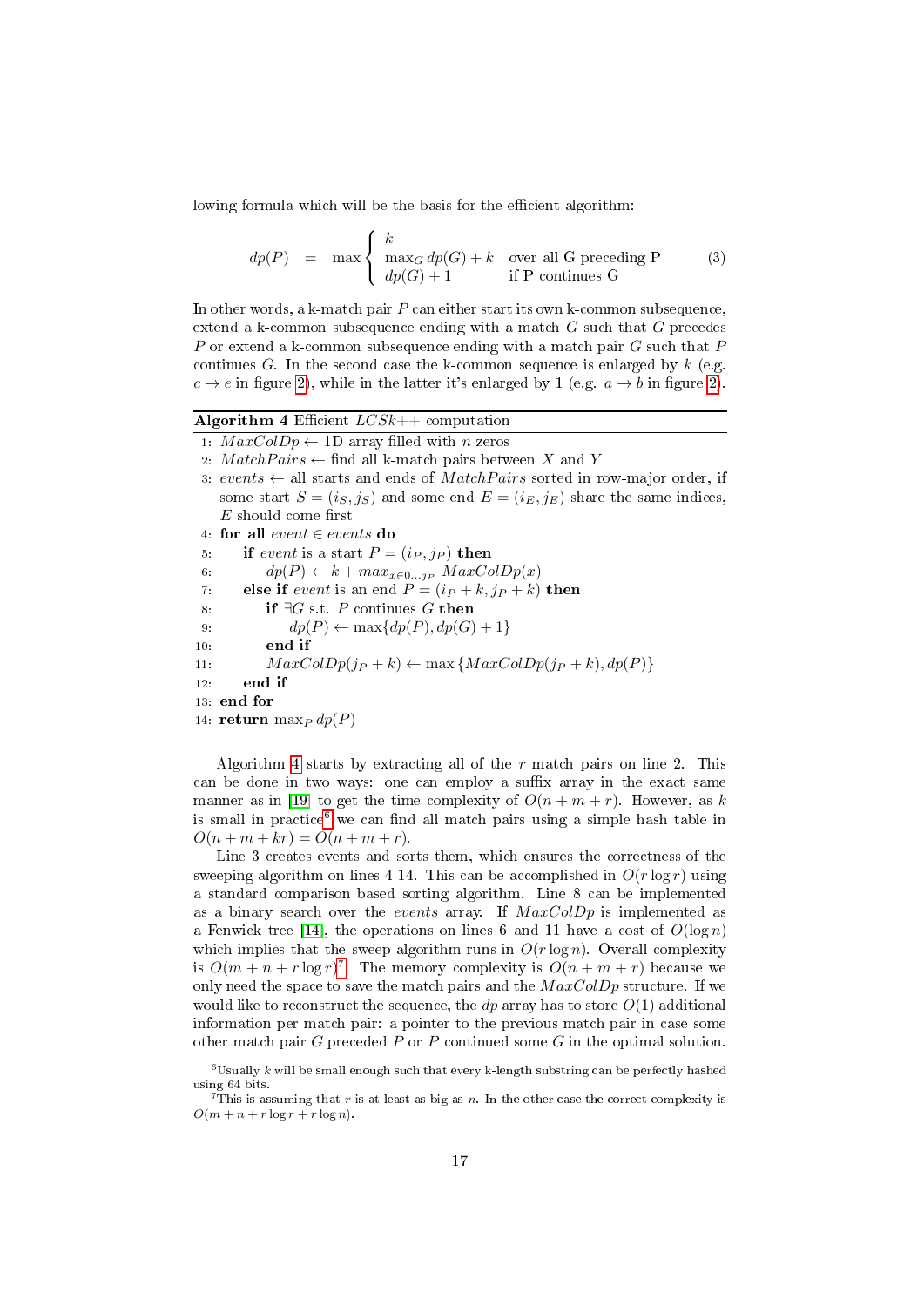#### <span id="page-18-0"></span>3.5 Smith-Waterman algorithm

The problem of (local) sequence alignment was first posed and solved by T. F. Smith and M. S. Waterman in 1981 (see [\[20\]](#page-28-3)). The problem can be formally stated as follows:

**Definition 9** (Alignment). Given two DNA sequences X, Y over an alphabet  $\Sigma$ , their alignment is a pair of equal-length strings  $(A, B)$  over an alphabet  $\Sigma \cup \{-1\}$ such that  $X$  is a subsequence of  $A$  and  $Y$  is a subsequence of  $B$ .

Definition 10 (Global sequence alignment problem). Given two DNA sequences X, Y over an alphabet  $\Sigma$  and a scoring function  $\delta : \Sigma \cup \{-'\} \times \Sigma \cup \{-'\} \to \mathbb{R}$ , find the alignment of  $(A, B)$  that maximizes  $\sum_i \delta(A_i, B_i)$ .

Definition 11 (Local sequence alignment problem). Given two DNA sequences  $X$  and Y, find a subsequence A of X and B of Y to maximize the global sequence alignment value between them.

The algorithm Smith and Waterman proposed for this problem relied on a clever dynamic programming application not unlike the longest common subsequence problem. Let  $dp(i, j)$  be the maximum local sequence alignment of the prefixes  $X_{1..i}$  and  $Y_{1..j}$ . Then we can calculate the optimal local alignment of the entire sequence by the following recursion.

$$
dp(i, j) = \max \begin{cases} 0 & i \ge 1 \\ dp(i - 1, j) + \delta(X_i, -) & i \ge 1 \\ dp(i, j - 1) + \delta(-, Y_j) & j \ge 1 \\ dp(i - 1, j - 1) + \delta(X_i, Y_j) & i, j \ge 1 \end{cases}
$$

The Smith-Waterman algorithm for local sequence alignment has often been described as the most sensitive of all the alignment algorithms. Its drawback, however, is its unavoidable  $\Theta(|X| \cdot |Y|)$  running time. This led to the development of GPU aware alignment algorithms to try to mitigate the running time (see [\[21\]](#page-28-4)), albeit the algorithm will probably never be able to align chromosomesized sequences.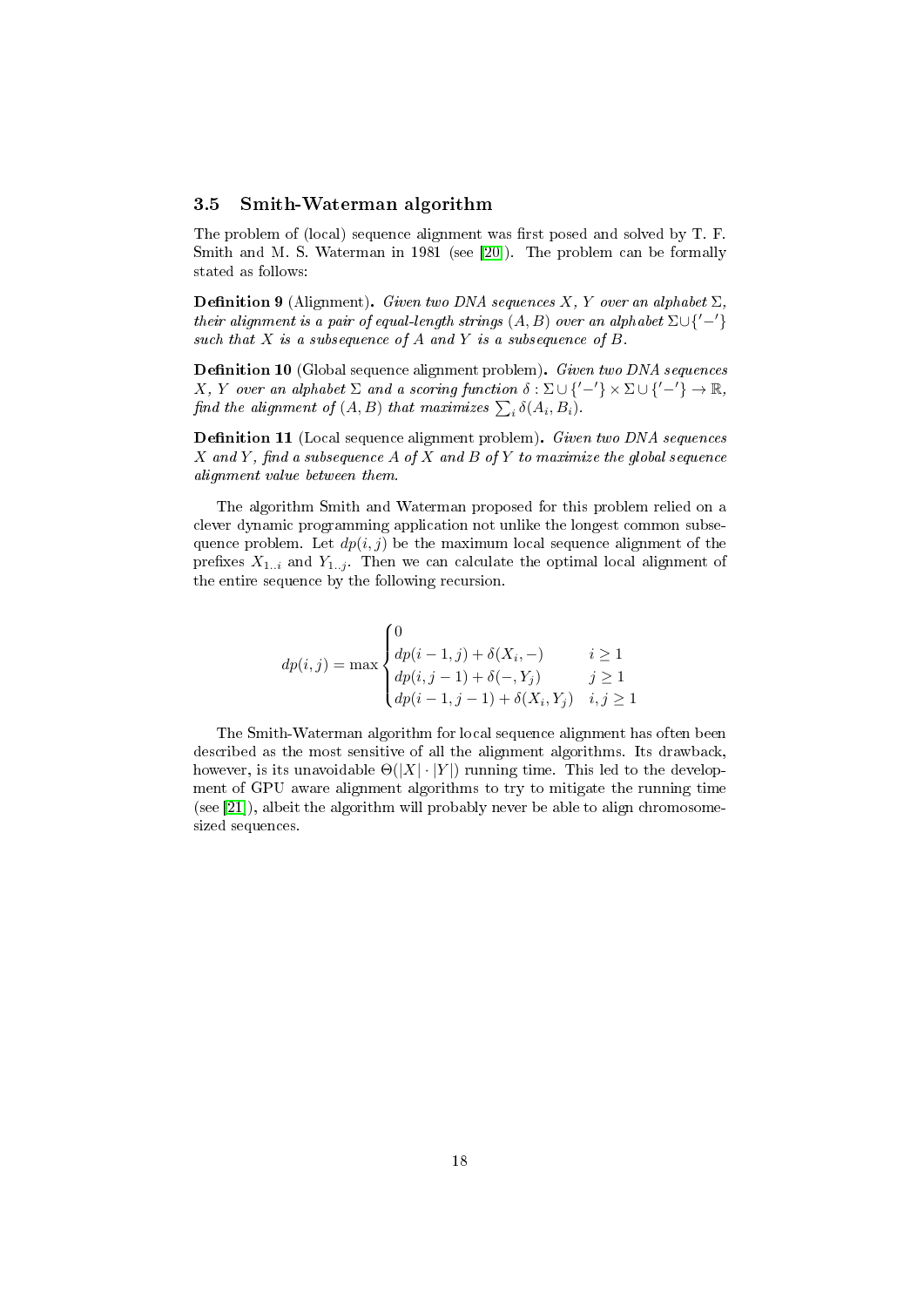## <span id="page-19-0"></span>4 A new global sequence alignment tool

### <span id="page-19-1"></span>4.1 Problem statement

The problem of global sequence alignment traditionally included running expensive  $\Theta(n^2)$  algorithms that are infeasible on genome size data. The approach to global alignment taken in this thesis is akin to the one taken by the popular tool MUMmer (see [\[22\]](#page-28-5)): instead of calculating the whole genome alignment that will make sense on the homologous regions and won't make any sense on the regions that aren't related by function or lineage, we will try to identify only the homologous regions.

To put this into perspective, we can look at figure [3](#page-19-2) which shows the famous alignment between the first human (Homo Sapiens) chromosome and the entire genome of a mouse (Mus Musculus). While there is certainly many important homologous regions present, the area between the regions seem not to carry any significant information.

<span id="page-19-2"></span>

Figure 3: Homologous regions between the first human chromosome and the entire mouse genome [\[23\]](#page-28-6)

**Definition 12** (Whole sequence alignment). Given two DNA strings  $X$  and  $Y$ , find all the significant homologous regions between those two strings.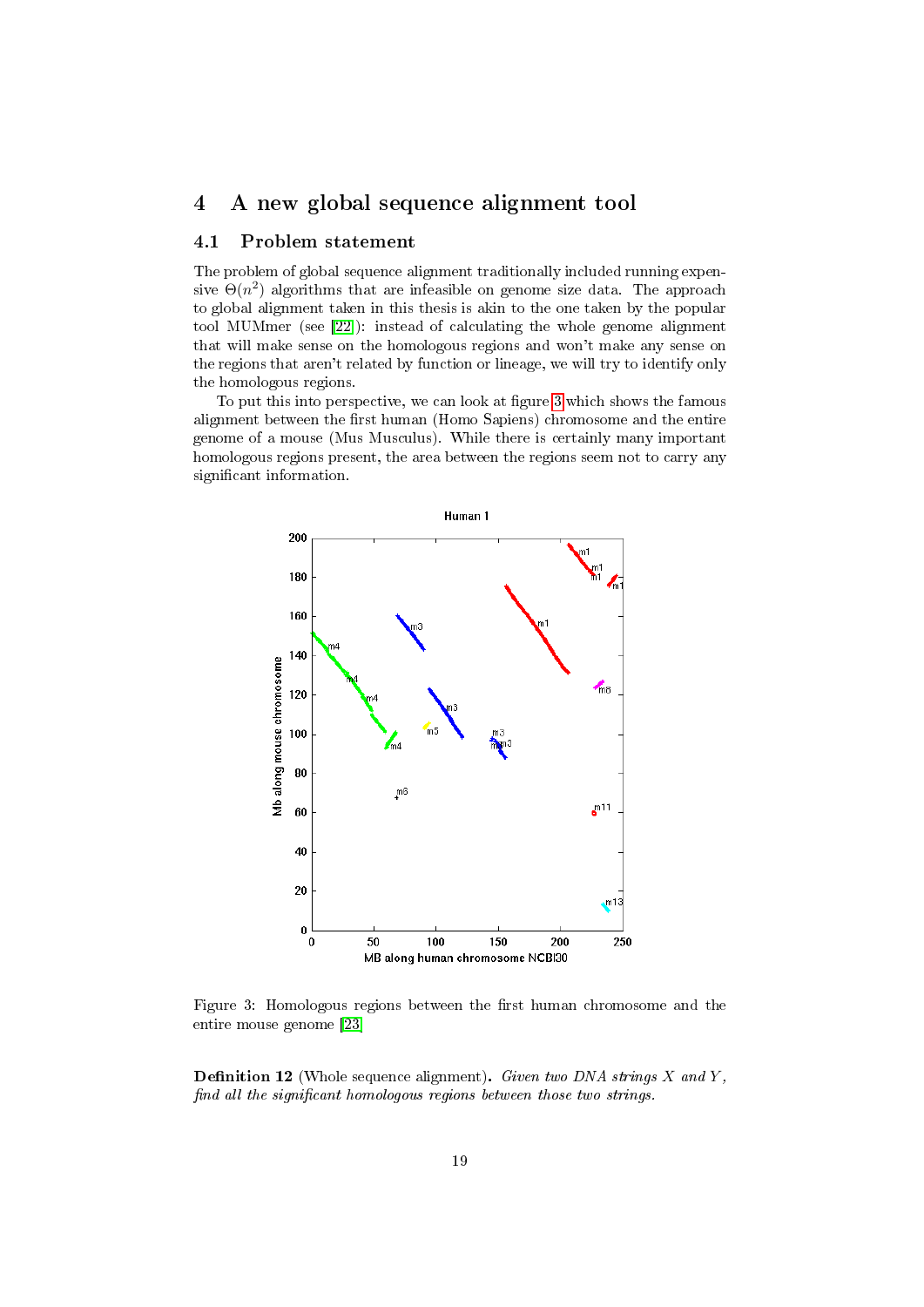As the "homologous regions" themselves are a fuzzy term that is difficult to quantify, I will measure my success ratio in correspondence to the regions found by other researchers such as the one on figure [3.](#page-19-2)

#### <span id="page-20-0"></span>4.2 Alignment algorithm

The main algorithmic overview can be relatively easily stated once the groundwork of section [3](#page-11-0) have been laid.

The first requirement on our algorithm is to detect both forward and reverse matches. This will be dealt in a straightforward manner by running the algorithm in two separate instances: once for the forward run, another time for the reverse. This is arguably the approach taken by both MUMmer [\[22\]](#page-28-5) and BLASR [\[24\]](#page-28-7). Assuming we are given two DNA strings  $X$  and  $Y$ , the algorithm proceeds as follows:

- 1. Construct a suffix array of the string  $Y$ .
- 2. For each i in 1, 2, ..., |X| calculate the longest common prefix of  $X_{i\ldots,X|}$ that occurs within Y, let it's length be L. Discard this match if  $L < k$ , where  $k$  is an fixed parameter, otherwise find all occurrences of the string  $X_{i...i+L-2}$  within Y.
- 3. Between all the matches found in the last step, calculate the best sparse Smith-Waterman path. This step will be described in detail in the next section.
- 4. Find the highest scoring value in the sparse Smith-Waterman matrix, reconstruct its path, remove it and repeat this step. Repeat until there is a sharp drop in the quality of the paths.

Notice that in step 2 we are looking for all occurrences of the prefix of length  $L-1$  and not L. The reason for this is that the last character can sometimes be the result of pure chance, so this enhances the sensitivity of the algorithm. This move has been inspired by BLASR that uses a very similar technique.

Another thing to keep in mind is the coy parameter  $k$  that determines the minimum length of a valid match. This parameter is paramount to the speed and sensitivity of the tool and will be analyzed in one of the following sections.

#### <span id="page-20-1"></span>4.3 Sparse Smith-Waterman approximation

The centerpiece of the tool is a modified sparse Smith-Waterman dynamic programming algorithm. Its input is an array of exact match pairs from the suffix array query stage of the algorithm and its output is an approximation of the Smith-Waterman score for every match pair in the input.

Its formal definition can somewhat similar as for the  $LCSk + +$  problem, but is given here for completeness.

Definition 13 (Match pair). Given a string  $X, Y, a$  match pair is a triplet  $(a, b, l)$  such that  $X_{a...a+l-1} = Y_{b..b+l-1}$ .

Definition 14 (Match pair sequence value). Given an ordered list of match pairs  $\{(a_1, b_1, l_1), (a_2, b_2, l_2), ..., (a_n, b_n, l_n)\}$  such that  $a_i + l_i \le a_{i+1}$  and  $b_i + l_i \le$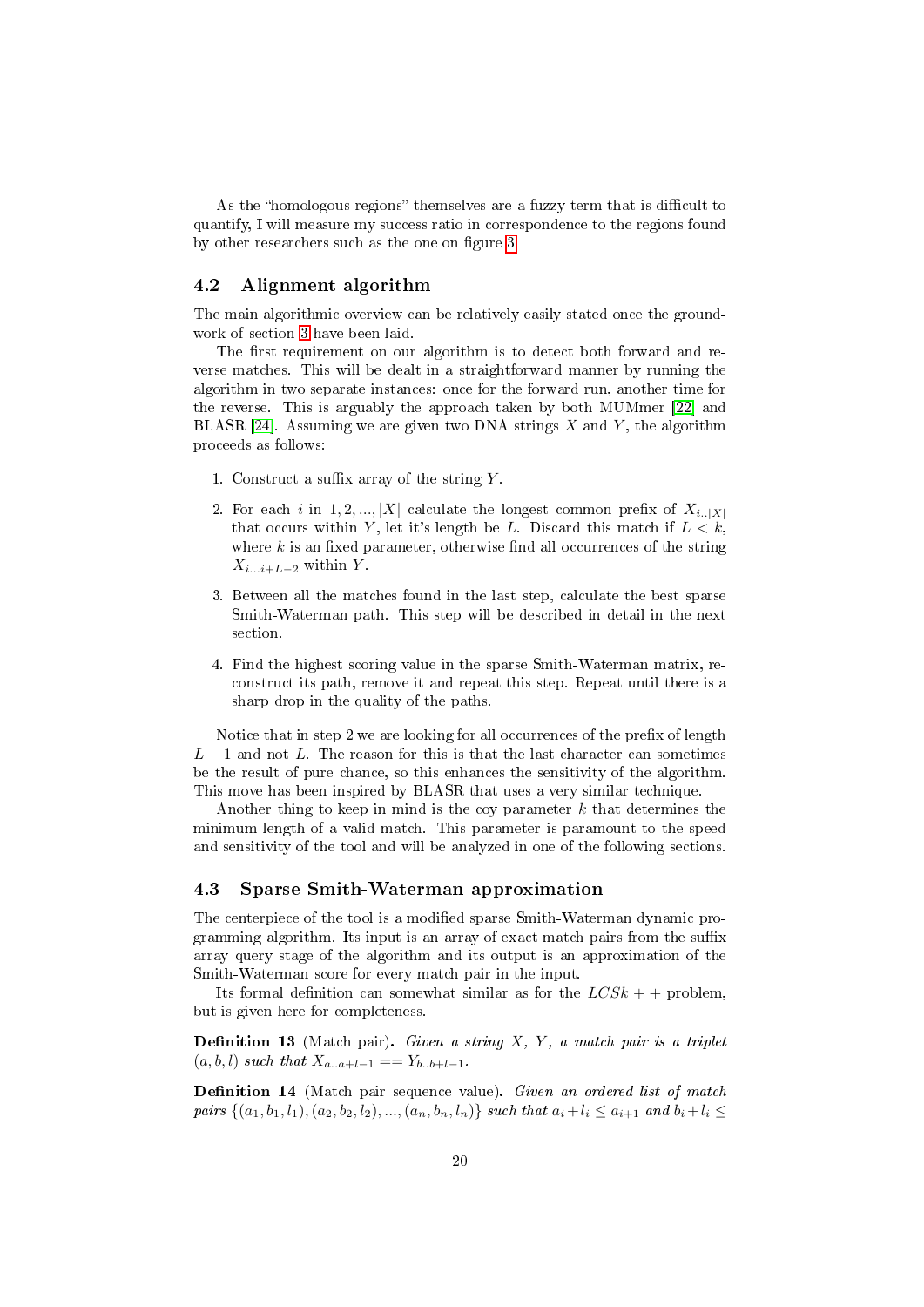$b_{i+1}$  whenever i and  $i+1$  are defined, one can assign a value to the list by computing

$$
E \cdot \sum_{i=1}^{n} l_i + N \cdot \sum_{i=1}^{n-1} (b_{i+1} - b_i - l_i) + (a_{i+1} - a_i - l_i).
$$

This value is the match pair sequence value. The values  $N < 0$  and  $E > 0$  are algorithm parameters.

The crux of the upper definition lies in the fact that the match pair sequence value approximates the Smith-Waterman value for sparse matrices. To be more precise, suppose that we are given a special Smith-Waterman scoring function  $\delta : \Sigma \cup \{-'\} \times \Sigma \cup \{-'\} \rightarrow \mathbb{R}$  function such that

$$
\delta(a, b) = \begin{cases} E & a = b \\ N & a = - \vee b = - \\ 2N & \text{otherwise} \end{cases}
$$

and that all matches between  $X$  and  $Y$  have been registered in the match pairs list. Then the biggest possible match pair sequence value is the same as the Smith-Waterman optimal local sequence alignment value. While this comparison may seem overly overly optimistic as the proposed  $\delta$  function is Very special, one can still make a claim that this function will still be at most constant times worse than any other, "practical", functions, hence preserving the optimality ratio for arbitrary long sequences. The other objection to this result is that usually not all of the possible matches reside in the acquired list, but only the ones that are longer than a parameter  $k$ . This, however, is a minor setback as short matches are more often noise than signal. On the other hand, setting  $k$  can greatly reduce the running time.

We can finally define our approximation of the Smith-Waterman algorithm with the following problem.

**Definition 15** (Optimal match pair sequence problem). For each match pair P in the input list, compute the largest match pair sequence value one can get with any sequence ending with P.

The question how to efficiently solve this problem remains. Similarly as in the  $LCSk + +$ , we turn to sparse dynamic programming. The following definition will make the description a bit more legible.

**Definition 16** (Precedence of match pairs). Let  $P = (i_P, i_P, l_P)$  and  $G =$  $(i_G, j_G, l_G)$  be match pairs. Then P precedes G if  $i_P + l_P \leq i_G$  and  $j_P + l_P \leq j_G$ . In other words, if we sketch each match pair with the two dimensional line  $(i + \tau, j + \tau)$  where  $0 \leq \tau < l$ , then P will be strictly up and to the left of G.

Let's define  $dp(P)$  as the optimal match pair sequence value ending with P. We can then state a recursive relation that will lay the groundwork for an efficient solution.

$$
dp(P) = \max \begin{cases} E \cdot l_P \\ N \cdot ((i_P - i_G - l_G) + (j_P - j_G - l_G)) + E \cdot l_P & G \text{ precedes } P \end{cases}
$$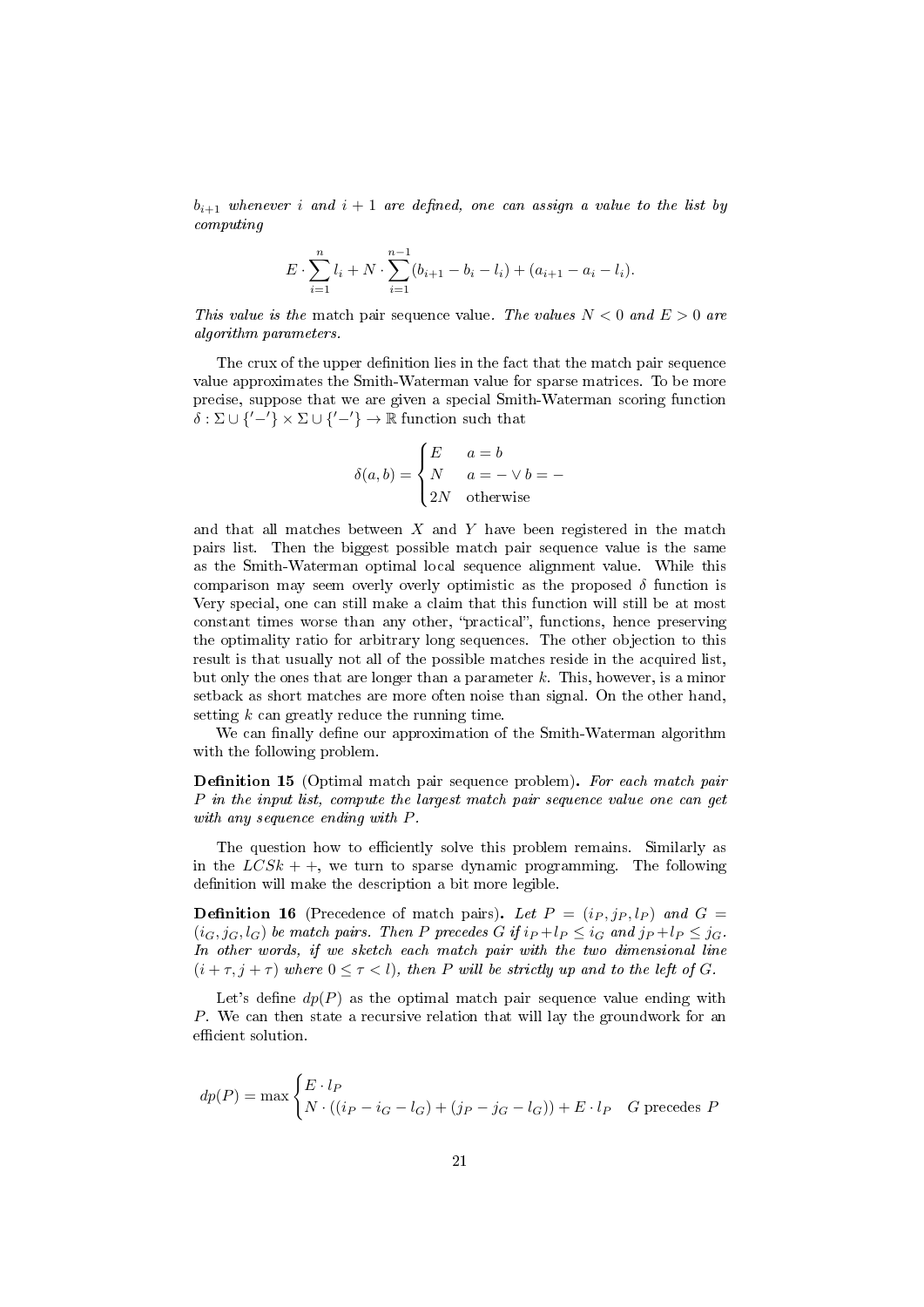The former equation can, however, be rewritten in the following manner:

$$
dp(P) = \max \begin{cases} E \cdot l_P \\ (Ni_P + Nj_P + El_P) - N(i_G + j_G + 2l_G) & G \text{ precedes } P. \end{cases}
$$

Notice that the left hand side part of the last equation depends on only  $P$ , while the right hand side depends on only  $G$ . Therefore we can uncouple the entire equation into if we divide the match pairs into "starts"  $(i_P, j_P)$  and ends  $(i_P + l_P, j_P + l_P)$ . The full algorithm follows.

| <b>Algorithm 5</b> Efficient optimal match pair sequence problem |  |  |  |  |  |  |  |
|------------------------------------------------------------------|--|--|--|--|--|--|--|
|------------------------------------------------------------------|--|--|--|--|--|--|--|

|       | 1. function SPARSELONGESTMATCHSEQUENCE((MatchPairs))                                    |
|-------|-----------------------------------------------------------------------------------------|
| 2:    | $MaxColDp \leftarrow$ Fenwick max-array initialized with $n - \infty$                   |
| $3 -$ | events $\leftarrow$ all starts and ends of <i>MatchPairs</i> sorted in row-major order, |
|       | if some start $S = (i_S, j_S)$ and some end $E = (i_E, j_E)$ share the same indices,    |
|       | $E$ should come first                                                                   |
| 4:    | for all event $\in$ events do                                                           |
| 5.    | if event is a start $P = (i_P, j_P)$ then                                               |
| 6:    | best $G \leftarrow \text{MaxColDp}$ . Query $(j_P)$                                     |
| 7:    | $dp(P) \leftarrow bestG + Nip + Njp + ElP$                                              |
| 8:    | else if <i>event</i> is an end $P = (i_P + k, j_P + k)$ then                            |
| 9:    | MaxColDp.Update $(j_P + l_P, dp(P) - N(i_P + j_P + 2l_P))$                              |
| 10:   | end if                                                                                  |
| 11:   | end for                                                                                 |
| 12.   | return $dp(P)$ , $\forall P$                                                            |
|       | 13: end function                                                                        |

Before I get to the results, the next section will detail the repercussions involving the choice of the critical parameter k.

#### <span id="page-22-0"></span>4.4 Theoretical background

As was said, all match pairs shorter than a fixed  $k$  will be discarded. If one chooses k too small, a proliferation of unimportant match pairs will occur and running times will deteriorate exponentially. On the other hand, if one chooses  $k$ too large, no matches will be found. This section will try to answer the question of picking  $k$  just large enough for the algorithms to be feasible on genome-scale data.

We model a pair of *non-homologous strings*  $X^{(n)}$  and  $Y^{(n)}$  of length n as random strings over the alphabet  $\{A, C, G, T\}$  where each character has a known and mutually independent probability of appearing. Specifically, let  $X$  and  $Y$  be either non-homologous or homologous pair of strings of length  $m, n$  constructed over the alphabet  $\{A, C, G, T\}$  with a priori distributions  $p_A, p_C, p_G, p_T$ . Then  $S := E[X_i = Y_j] = (p_A^2 + p_C^2 + p_G^2 + p_T^2)$  for all  $i \neq j$  (this restriction is needed to cover both models with this proof). Expected number of match pairs then equals: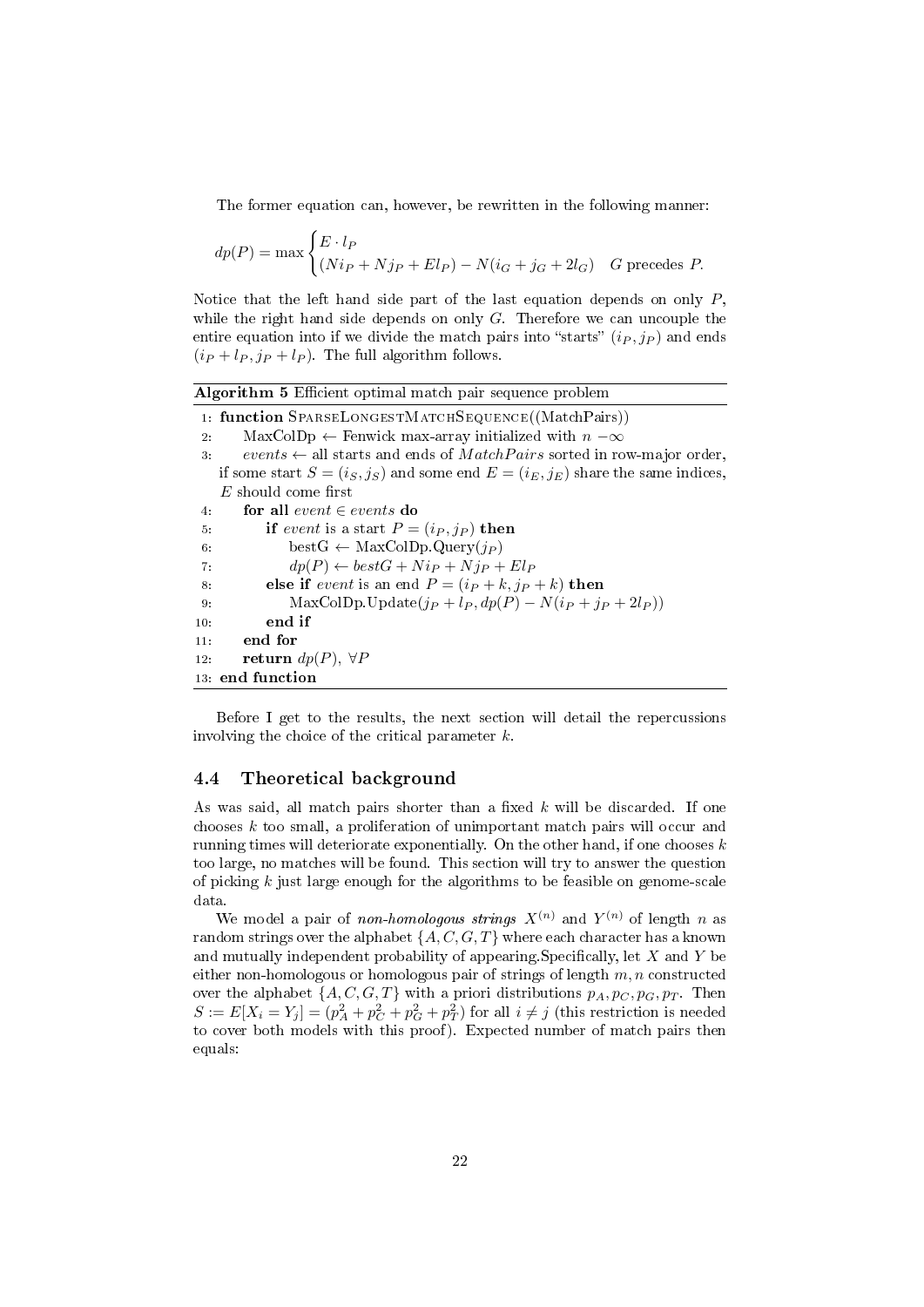$$
E[r] = E[\# \text{ of pairs (i,j) such that } X_{i..i+k-1} = Y_{j..j+k-1}]
$$
  
\n
$$
= E\left[\sum_{i=0}^{n-k} \sum_{j=0}^{m-k} 1[X_{i..i+k-1} = Y_{j..j+k-1}]\right]
$$
  
\n
$$
= E\left[\sum_{i=0}^{n-k} \sum_{j=0}^{m-k} 1[i=j]1[X_{i..i+k-1} = Y_{j..j+k-1}]\right] +
$$
  
\n
$$
E\left[\sum_{i=0}^{n-k} \sum_{j=0}^{m-k} 1[i \neq j]1[X_{i..i+k-1} = Y_{j..j+k-1}]\right]
$$
  
\n
$$
= O(n+m) + \sum_{i=0}^{n-k} \sum_{j=0}^{m-k} E\left[1[i \neq j]1[X_{i..i+k-1} = Y_{j..j+k-1}]\right]
$$
  
\n
$$
= O(n+m + nmS^k).
$$

**Corollary 1.** By choosing  $k_{fast} = \log_{1/S} \frac{nm}{n+m}$  it follows that  $E[r] = O(n+m)$ , so the expected complexity of the whole algorithm is  $O((n+m)\log(n+m))$ .

Corollary 2. For uniformly distributed alphabets, the expected number of match pairs drops as the size of the alphabet increases. That implies that the bigger the alphabet is, the smaller k is needed for the  $LCSk++$  computation to run  $efficiently.$ 

This results proves the efficiency of the method provided one chooses  $k$  carefully.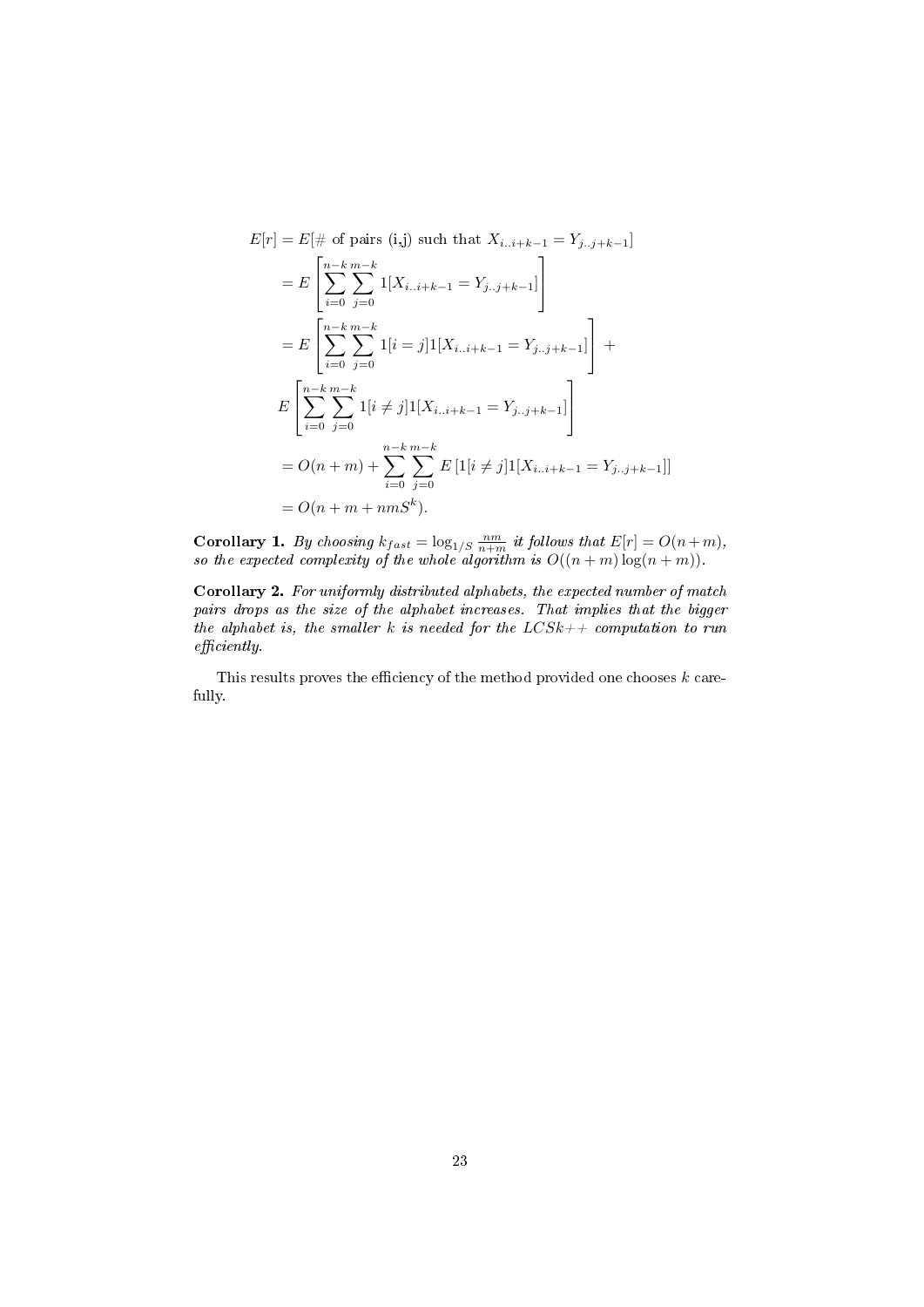## <span id="page-24-0"></span>5 Results

The results are obtained by testing the tool on several problem instances such as

- Helicobacter pylori (two strains)
- Human chromosome 1 vs. mouse chromosome 4
- Randomly generated data of various sizes.

As a quality check, I will measure the similarity between the new tool and MUMmer generated plots. The following figure shows a global alignment between H. pylori, strain 26695, and H. pylori, strain J99.



(a) H. pylori 26695 vs J99: sparse match sequences



As seen from the figures, the quality of the uncovered pictures is quite similar. This examples was a moderately small  $250KB \times 250KB$  alignment, a scale feasible even for full Smith-Waterman iterations. The next example, however,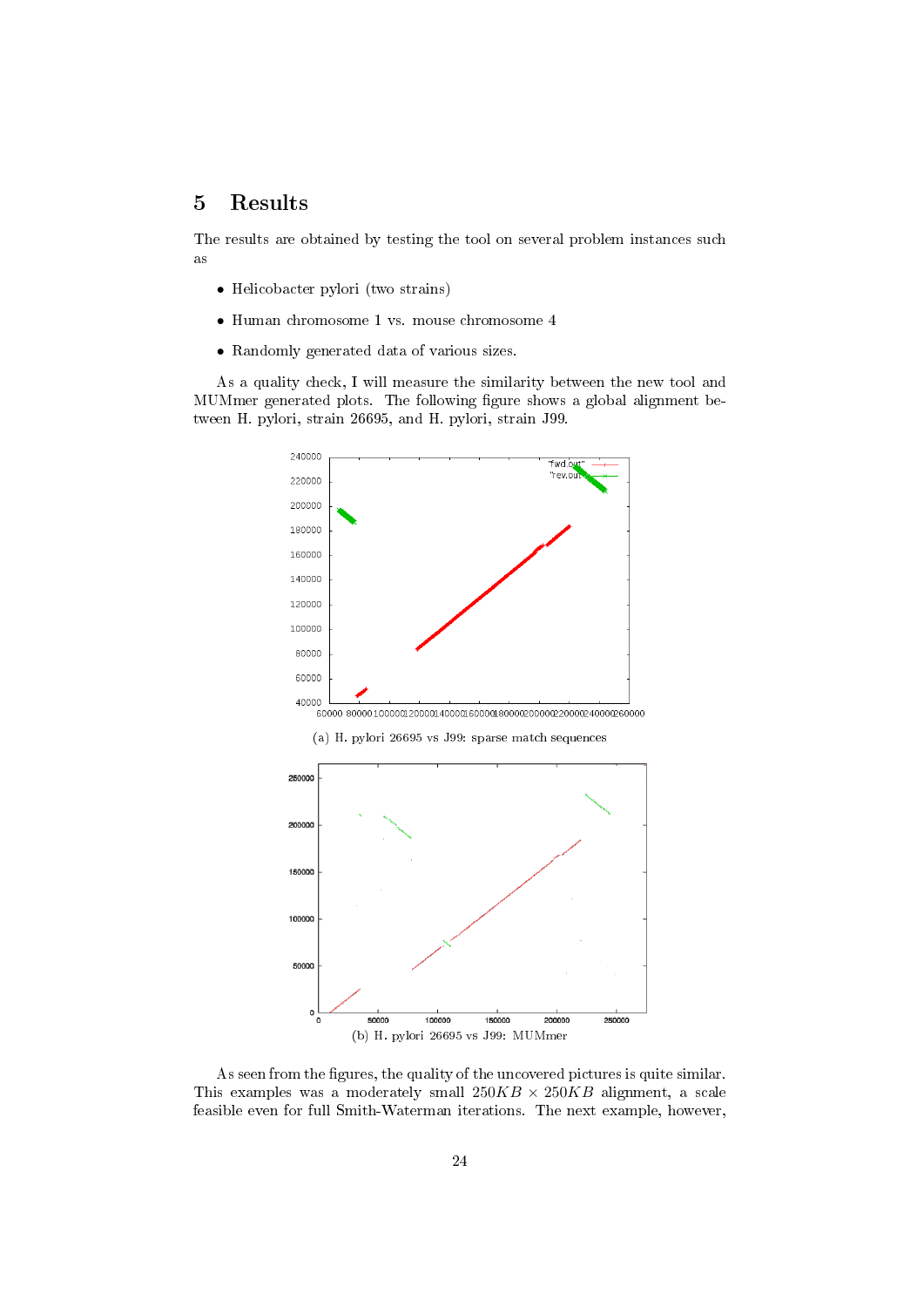features the entire human chromosome 1 vs. the entire mouse chromosome 4. This corresponds to aligning  $250MB \times 150MB$ , a scale unfeasible by ordinary methods.



(a) Human chromosome 1 vs. mouse chromosome 4: sparse match sequences



(b) Human chromosome 1 vs. mouse chromosome 4: MUMmer

This example shows a different story the the previous one. The MUMmer output is cluttered by random noise in the signal, while the new algorithm is much more resilient to spurious data. A thing to note is that setting MUMmer parameters, even manually, helped little in mitigating the clutter that can be seen.

Another critical factor that has been neglected so far is the time complexity of the algorithm. Tested together were MUMmer version 3; BLASR; and the new algorithm. Table [2](#page-26-1) shows the corresponding running times of these algorithms on various input sequences.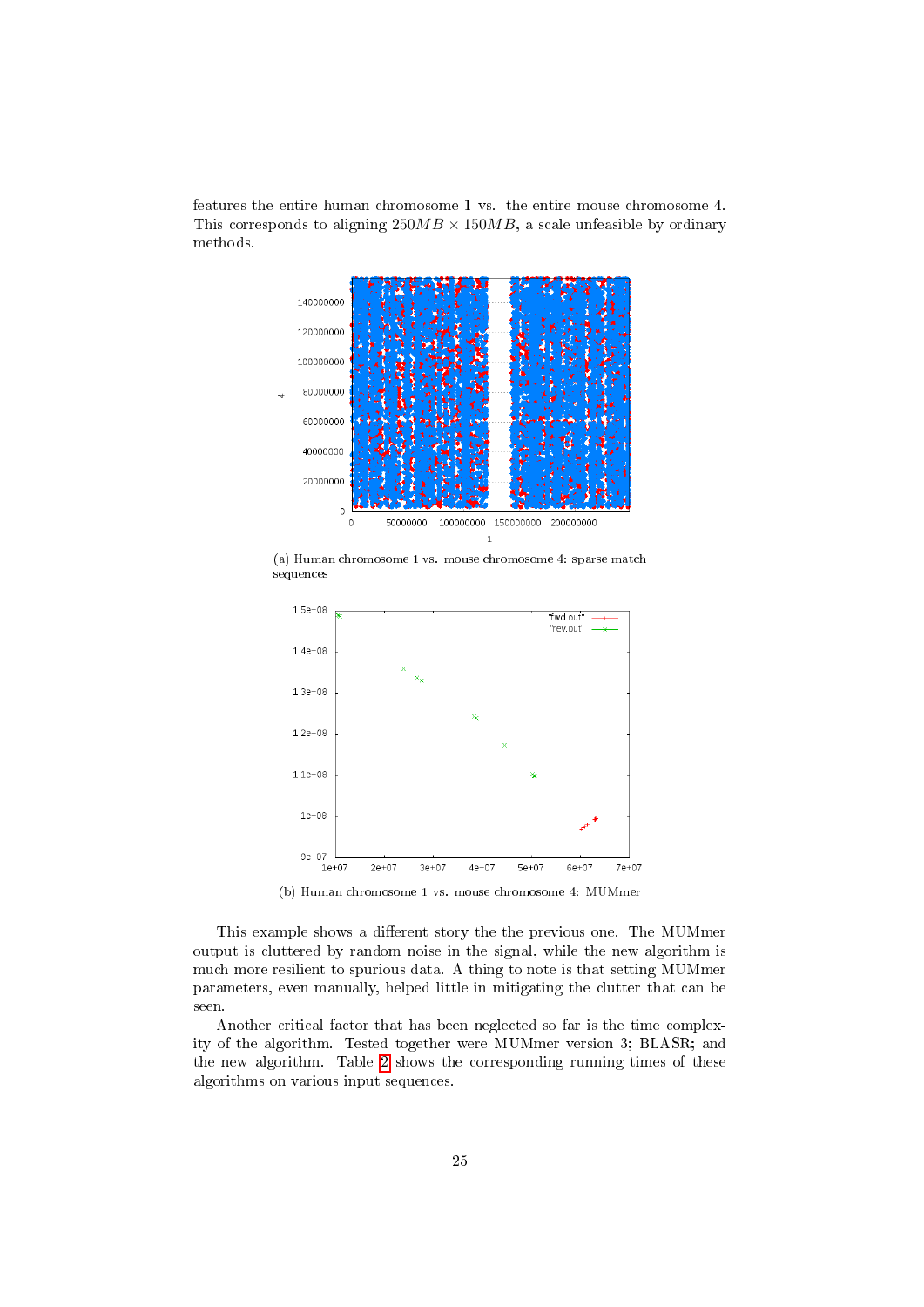<span id="page-26-1"></span>

| Input                        | <b>Size</b>          |                  | new tool time   MUMmer time   BLASR time |               |
|------------------------------|----------------------|------------------|------------------------------------------|---------------|
| H. pylori 26997 vs J99       | $250KB \times 250KB$ | $\rm <1s$        | $<$ 1s                                   | 8s            |
| Randomly generated           | $1MB \times 1MB$     | $\rm < 1s$       | $\langle$ 1s                             | 28s           |
| Randomly generated           | $10MB \times 10MB$   | -6s              | 9s                                       | $6m$ 14s      |
| Homo $S$ . 1 vs. Mus $M$ . 4 | $250MB \times 150KB$ | 3m <sub>7s</sub> | 7m <sub>4s</sub>                         | didn't finish |
| Randomly generated           | $1GB \times 1GB$     | 11m50s           | $13m$ $41s$                              | N/A           |

Table 2: Running times of the new algorithm, BLASR and MUMmer on various input sequences

## <span id="page-26-0"></span>6 Conclusion

To sum up, I have developed a new whole genome sequence alignment tool that is blazing fast, can handle huge amounts of data, and has the sensitivity to detect large homologous regions across different species.

In particular, the tool has shown far better efficiency performance than BLASR and comparable efficiency as MUMmer. On the other hand, it lacks the sensitivity of other bioinformatics tools.

For future work, I would recommend improving the sensitivity of tool via nonexact match searching and seed extension techniques similar to BLAST.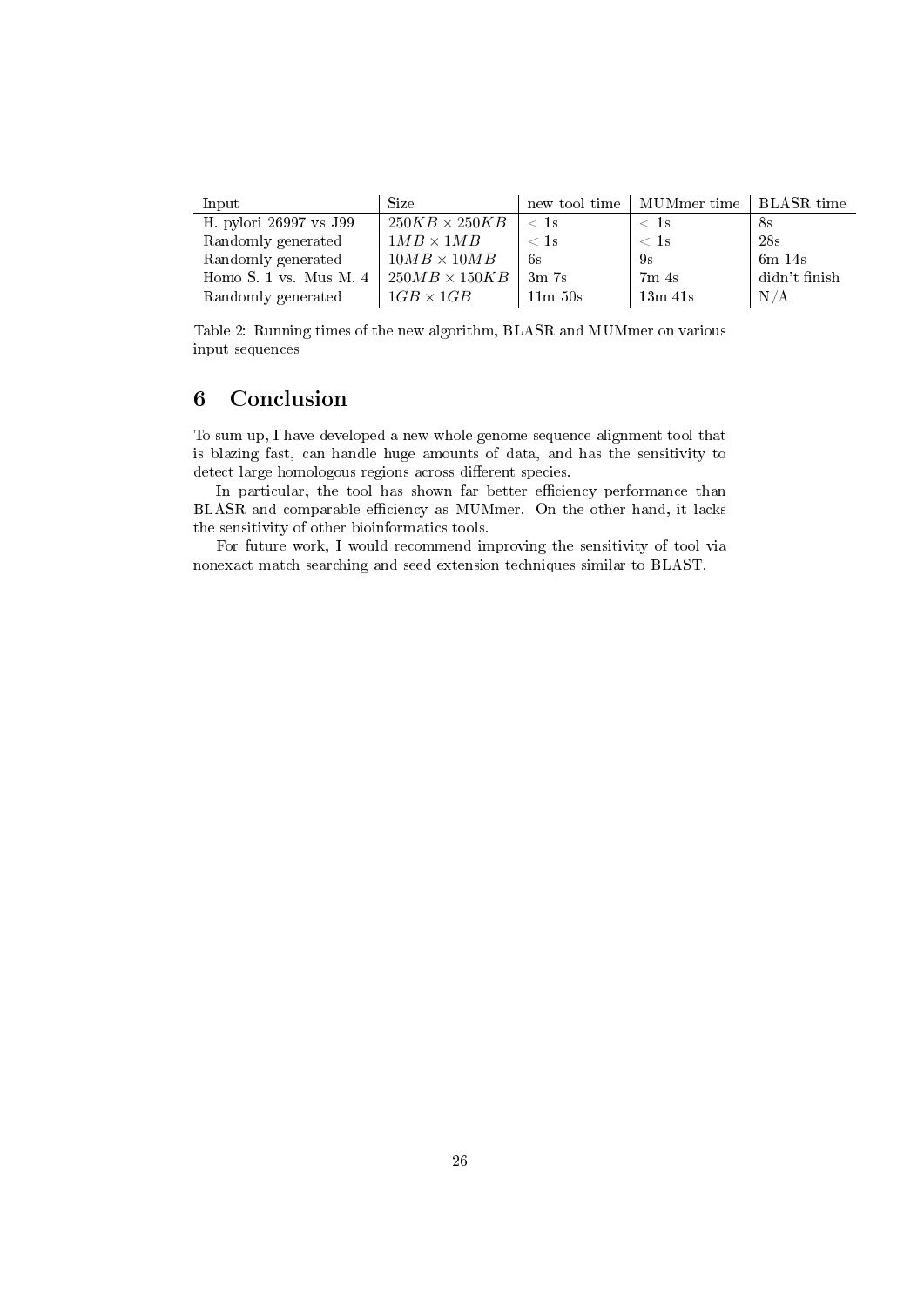## References

- <span id="page-27-0"></span>[1] F. Pavetić, G. Zužić, and M. Sikić, " $lcsk++$ : Practical similarity metric for long strings,"  $arXiv$  preprint  $arXiv:1407.2407$ , 2014.
- <span id="page-27-1"></span>[2] N. C. Jones and P. Pevzner, An introduction to bioinformatics algorithms. MIT press, 2004.
- <span id="page-27-2"></span>[3] F. Rosner, "Hemophilia in the talmud and rabbinic writings," Annals of Internal Medicine, vol. 70, no. 4, pp. 833-837, 1969.
- <span id="page-27-3"></span>[4] O. V. G. Mendel, the first Geneticist. Oxford: Oxford University Press, 1996.
- <span id="page-27-4"></span>[5] O. T. Avery, C. M. MacLeod, and M. McCarty, "Studies on the chemical nature of the substance inducing transformation of pneumococcal types induction of transformation by a desoxyribonucleic acid fraction isolated from pneumococcus type iii," The Journal of experimental medicine, vol. 79, no. 2, pp. 137–158, 1944.
- <span id="page-27-7"></span>[6] R. Mur, O. M. Skulberg, and H. Utkilen, "Cyanobacteria in the environment," 1999.
- <span id="page-27-5"></span>[7] "Prokaryotic cell." [http://en.wikipedia.org/wiki/File:Average\\_](http://en.wikipedia.org/wiki/File:Average_prokaryote_cell-_en.svg) [prokaryote\\_cell-\\_en.svg.](http://en.wikipedia.org/wiki/File:Average_prokaryote_cell-_en.svg) Accessed: 2015-1-10.
- <span id="page-27-6"></span>[8] "Eukaryotic cell." [http://en.wikipedia.org/wiki/File:Plant\\_cell\\_](http://en.wikipedia.org/wiki/File:Plant_cell_structure_svg.svg) [structure\\_svg.svg.](http://en.wikipedia.org/wiki/File:Plant_cell_structure_svg.svg) Accessed: 2015-1-10.
- <span id="page-27-8"></span>[9] U. Manber and G. Myers, "Suffix arrays: a new method for on-line string searches," siam Journal on Computing, vol. 22, no. 5, pp.  $935-948$ , 1993.
- <span id="page-27-9"></span>[10] M. C. Harrison, "Implementation of the substring test by hashing,"  $Com$ munications of the  $ACM$ , vol. 14, no. 12, pp. 777-779, 1971.
- <span id="page-27-10"></span>[11] G. Nong, S. Zhang, and W. H. Chan, "Linear suffix array construction by almost pure induced-sorting," in Data Compression Conference, 2009.  $DCC'09$ , pp. 193-202, IEEE, 2009.
- <span id="page-27-11"></span>[12] M. Salson, T. Lecroq, M. Léonard, and L. Mouchard, "Dynamic extended suffix arrays," *Journal of Discrete Algorithms*, vol. 8, no. 2, pp.  $241-257$ . 2010.
- <span id="page-27-12"></span>[13] S. J. Puglisi, W. F. Smyth, and A. H. Turpin, "A taxonomy of suffix array construction algorithms,"  $a$ cm Computing Surveys (CSUR), vol. 39, no. 2, p. 4, 2007.
- <span id="page-27-13"></span> $[14]$  P. M. Fenwick, "A new data structure for cumulative frequency tables," Software: Practice and Experience, vol. 24, no. 3, pp. 327-336, 1994.
- <span id="page-27-14"></span>[15] D. S. Hirschberg, "A linear space algorithm for computing maximal common subsequences," Communications of the ACM, vol. 18, no. 6, pp. 341-343, 1975.
- <span id="page-27-15"></span>[16] D. S. Hirschberg, Algorithms for the longest common subsequence problem," *Journal of the ACM (JACM)*, vol. 24, no. 4, pp. 664–675, 1977.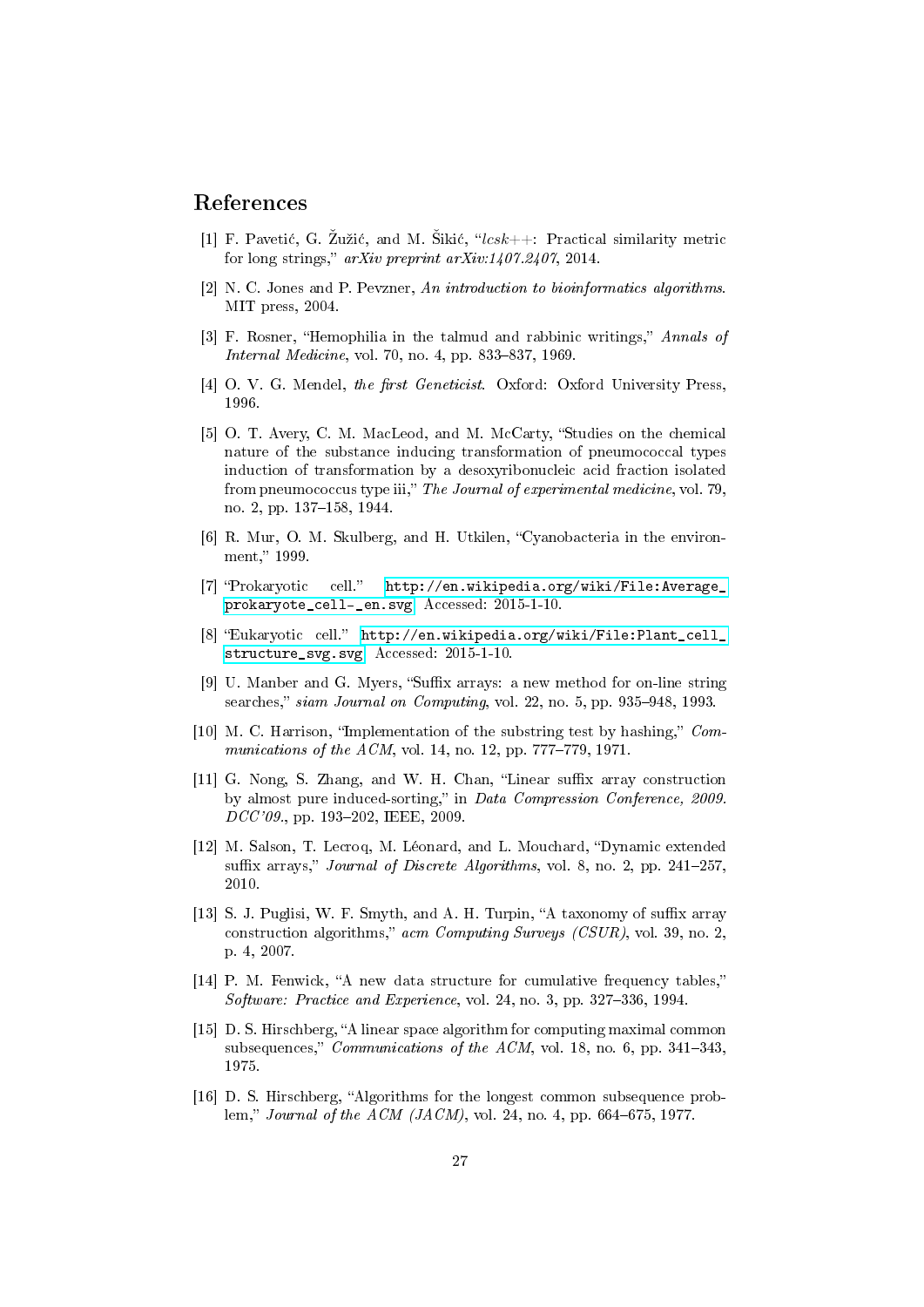- <span id="page-28-0"></span>[17] L. Bergroth, H. Hakonen, and T. Raita, "A survey of longest common subsequence algorithms," in String Processing and Information Retrieval, 2000. SPIRE 2000. Proceedings. Seventh International Symposium on, pp. 39–48, IEEE, 2000.
- <span id="page-28-1"></span>[18] G. Benson, A. Levy, and B. Shalom, "Longest common subsequence in k length substrings," in Similarity Search and Applications (N. Brisaboa, O. Pedreira, and P. Zezula, eds.), vol. 8199 of Lecture Notes in Computer Science, pp. 257–265, Springer Berlin Heidelberg, 2013.
- <span id="page-28-2"></span>[19] S. Deorowicz and S. Grabowski, "Efficient algorithms for the longest common subsequence in k-length substrings," Information Processing Letters, vol. 114, no. 11, pp. 634 – 638, 2014.
- <span id="page-28-3"></span>[20] T. F. Smith and M. S. Waterman, "Identification of common molecular subsequences," *Journal of molecular biology*, vol. 147, no. 1, pp.  $195-197$ , 1981.
- <span id="page-28-4"></span>[21] M. Korpar and M. Sikić, "Sw#-gpu-enabled exact alignments on genome scale," Bioinformatics, p. btt410, 2013.
- <span id="page-28-5"></span>[22] A. L. Delcher, S. Kasif, R. D. Fleischmann, J. Peterson, O. White, and S. L. Salzberg, "Alignment of whole genomes," Nucleic acids research, vol. 27, no. 11, pp. 2369-2376, 1999.
- <span id="page-28-6"></span>[23] "Human chromosome 1 and mouse genome comparison." [http://en.](http://en.wikipedia.org/wiki/File:Plant_cell_structure_svg.svg) [wikipedia.org/wiki/File:Plant\\_cell\\_structure\\_svg.svg.](http://en.wikipedia.org/wiki/File:Plant_cell_structure_svg.svg) Accessed: 2015-1-20.
- <span id="page-28-7"></span>[24] M. J. Chaisson and G. Tesler, Mapping single molecule sequencing reads using basic local alignment with successive refinement (blasr): application and theory,"  $BMC\ bioinformatics, vol. 13, no. 1, p. 238, 2012.$